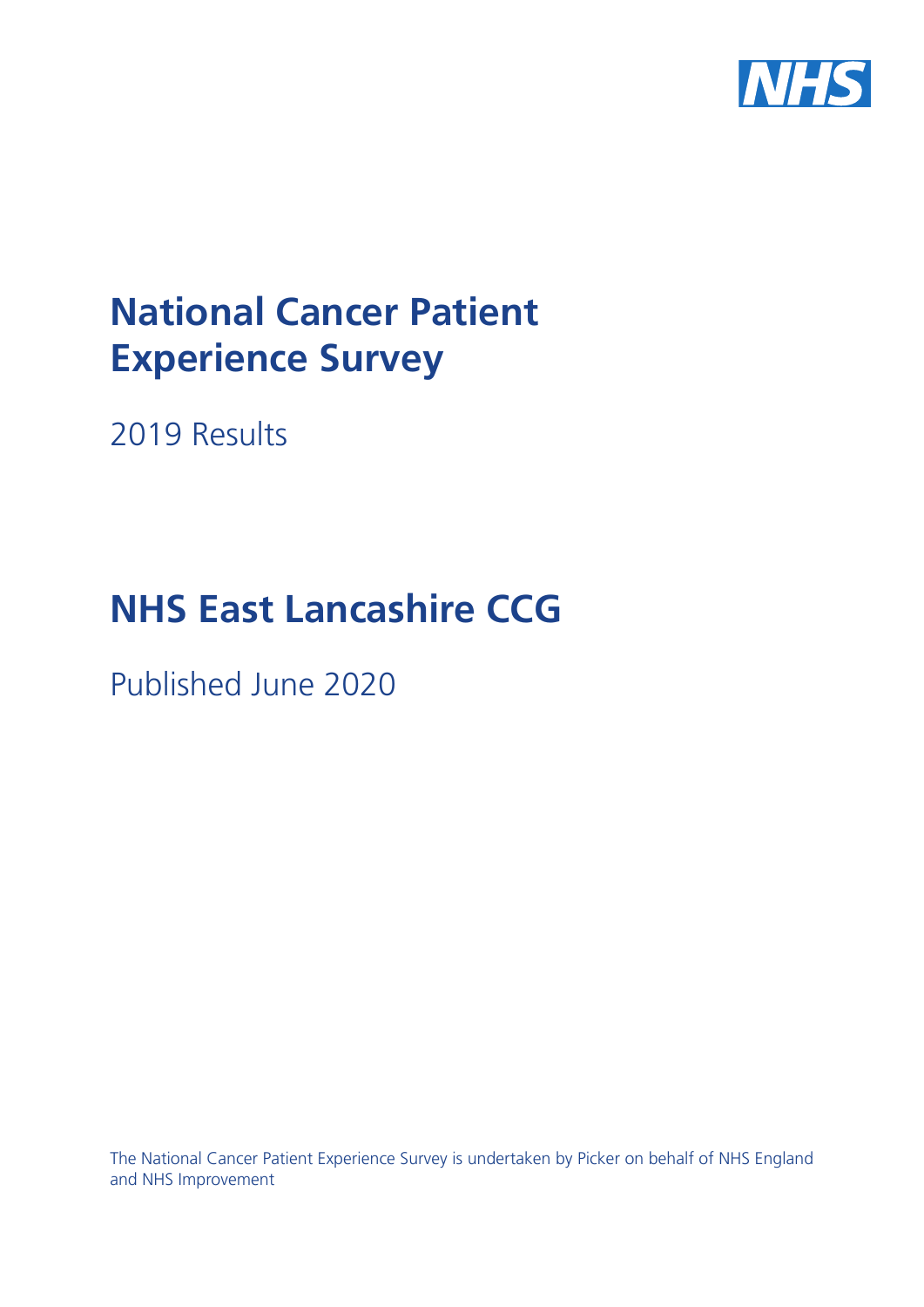# **Executive Summary** Case Mix Adjusted scores

### **Cancer Dashboard Questions**

The following seven questions are included in phase 1 of the Cancer Dashboard developed by Public Health England and NHS England:

Q61. Patient's average rating of care scored from very poor to very good

| $\mathbf{0}$ | $\overline{2}$                                                | 3 | 5 | 6 | 7 | 8 | 9   | 10                                                                                            |  |
|--------------|---------------------------------------------------------------|---|---|---|---|---|-----|-----------------------------------------------------------------------------------------------|--|
|              |                                                               |   |   |   |   |   | 8.9 |                                                                                               |  |
|              |                                                               |   |   |   |   |   |     | Q18. Patient definitely involved as much as they wanted in decisions about care and treatment |  |
|              |                                                               |   |   |   |   |   |     | Q19. Patient given the name of a CNS who would support them through their treatment           |  |
| 85%          | Q20. Patient found it very or quite easy to contact their CNS |   |   |   |   |   |     |                                                                                               |  |
|              |                                                               |   |   |   |   |   |     | Q39. Patient always felt they were treated with respect and dignity while in hospital         |  |
|              | leaving hospital                                              |   |   |   |   |   |     | Q41. Hospital staff told patient who to contact if worried about condition or treatment after |  |
| 62%          | treatment                                                     |   |   |   |   |   |     | Q55. General practice staff definitely did everything they could to support patient during    |  |

### **Questions Outside Expected Range**

|                                                                                                               |            | Case Mix Adjusted Scores   |                            |                   |
|---------------------------------------------------------------------------------------------------------------|------------|----------------------------|----------------------------|-------------------|
|                                                                                                               | 2019 Score | Lower<br>Expected<br>Range | Upper<br>Expected<br>Range | National<br>Score |
| Q2. Patient thought they were seen as soon as necessary                                                       | 87%        | 81%                        | 87%                        | 84%               |
| Q6. The length of time waiting for the test to be done was about right                                        | 91%        | 85%                        | 91%                        | 88%               |
| Q10. Patient told they could bring a family member or friend when first told they had cancer                  | 86%        | 72%                        | 82%                        | 77%               |
| Q44. Cancer doctor had the right documents at patient's last outpatient appointment                           | 99%        | 94%                        | 97%                        | 96%               |
| Q52. Patient definitely given enough support from health or social services during treatment                  | 69%        | 45%                        | 59%                        | 52%               |
| Q53. Patient definitely given enough support from health or social services after treatment                   | 57%        | 39%                        | 51%                        | 45%               |
| Q56. Different people treating and caring for patient always work well together to give best<br>possible care | 76%        | 69%                        | 76%                        | 73%               |
| Q57. Patient given a care plan                                                                                | 42%        | 33%                        | 42%                        | 38%               |
| Q58. Overall the administration of care was good or very good                                                 | 91%        | 86%                        | 91%                        | 89%               |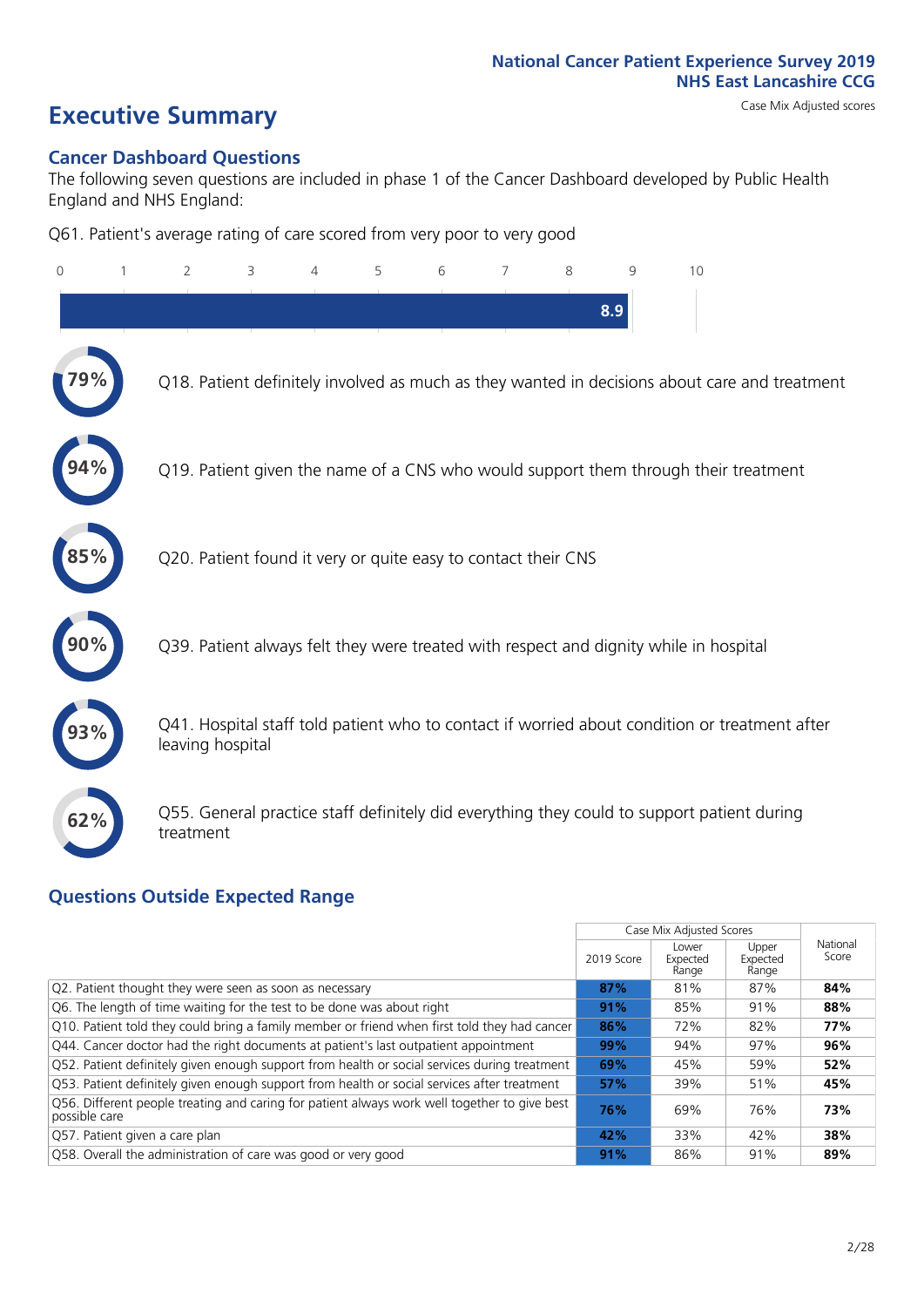|                                                                                                 |            | Case Mix Adjusted Scores   |                            |                   |
|-------------------------------------------------------------------------------------------------|------------|----------------------------|----------------------------|-------------------|
|                                                                                                 | 2019 Score | Lower<br>Expected<br>Range | Upper<br>Expected<br>Range | National<br>Score |
| [O13. Patient given easy to understand written information about the type of cancer they<br>had | 71%        | 71%                        | 78%                        | 74%               |
| O60. Someone discussed with patient whether they would like to take part in cancer<br>research  | 18%        | 22%                        | 38%                        | 30%               |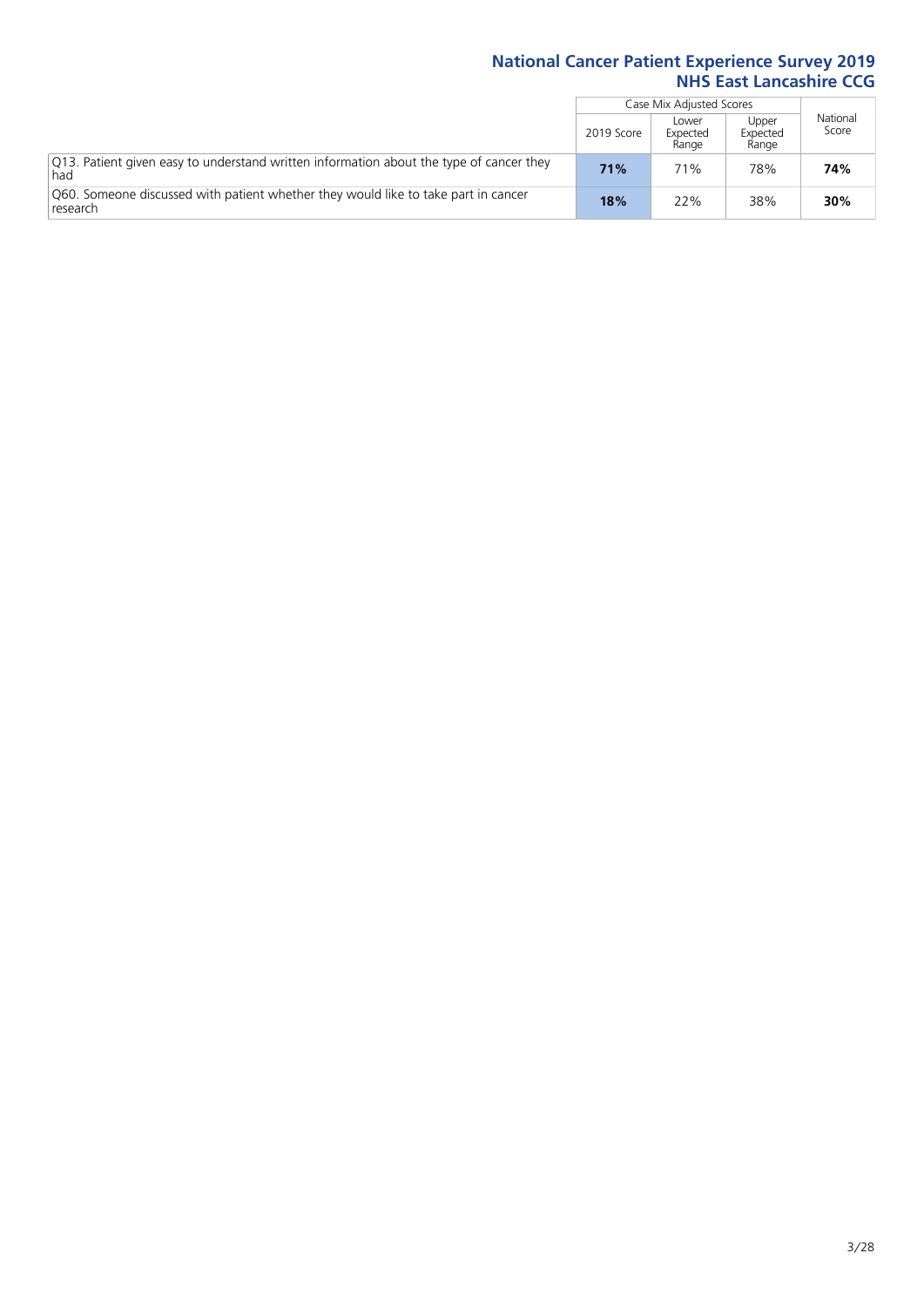### **Introduction**

The National Cancer Patient Experience Survey 2019 is the ninth iteration of the survey first undertaken in 2010. It has been designed to monitor national progress on cancer care; to provide information to drive local quality improvements; to assist commissioners and providers of cancer care; and to inform the work of the various charities and stakeholder groups supporting cancer patients.

The survey was overseen by a national Cancer Patient Experience Advisory Group. This Advisory Group set the principles and objectives of the survey programme and guided questionnaire development. The survey was commissioned and managed by NHS England. The survey provider, Picker, is responsible for designing, running and analysing the survey.

The 2019 survey involved 143 NHS Trusts. Out of 111,366 people, 67,858 people responded to the survey, yielding a response rate of 61%.

### **Methodology**

### **Eligibility, eldwork and survey methods**

The sample for the survey included all adult (aged 16 and over) NHS patients, with a confirmed primary diagnosis of cancer, discharged from an NHS Trust after an inpatient episode or day case attendance for cancer related treatment in the months of April, May and June 2019. The fieldwork for the survey was undertaken between December 2019 and March 2020.

As in the previous four years, the survey used a mixed mode methodology. Questionnaires were sent by post, with two reminders where necessary, but also included an option to complete the questionnaire online. A Freephone helpline and email was available for respondents to opt out, ask questions about the survey, enable them to complete their questionnaire over the phone and provide access to a translation and interpreting facility for those whose first language was not English.

### **Case-mix adjustment**

Both unadjusted and adjusted scores are presented in this report. Case-mix adjusted scores allows us to account for the impact that differing patient populations might have on results. By using the case-mix adjusted estimates we can obtain a greater understanding of how a CCG is performing given their patient population. The factors taken into account in this case-mix adjustment are gender, age, ethnic group, deprivation, and tumour group.

### **Scoring methodology**

Fifty-two questions from the questionnaire are scored as these questions relate directly to patient experience. For all but one question (Q61), scores are presented as the percentage of positive responses out of all scored responses. For Q61, respondents rate their overall care on a scale of 0 to 10, of which the average was calculated for this question's presented score. The percentages in this report have been rounded to the nearest percentage point. Therefore, in some cases the figures do not appear to add up to 100%.

### **Statistical significance**

In the reporting of 2019 results, appropriate statistical tests have been undertaken to identify unadjusted scores for which the change over time is 'statistically significant'. Thirty-seven scored questions in 2019 have been compared with those of 2018 and a statistically significant change between the two years has been reported where identified.

For the scored questions that are comparable beyond 2018, statistically significant change over the five years has also been reported where identified. A statistically significant difference means that the change in the result is very unlikely to have occurred by sampling variation.

### **Suppression**

### **Question-level suppression**

For scores where the base size per question is  $<$ 21, the score will be suppressed and replaced with an asterisk (\*). The base size will include neutral response options.

### **Double suppression**

If any group within a particular sub-group breakdown (such as the tumour group breakdown) has <21 responses, then the figure for this particular group is suppressed and replaced with an asterisk (\*). If there is only one group within the sub-group breakdown that has <21 respondents, and is therefore suppressed, the group with the next lowest number of respondents is also supressed and replaced with an asterisk (\*) (regardless if it is greater than or less than 21).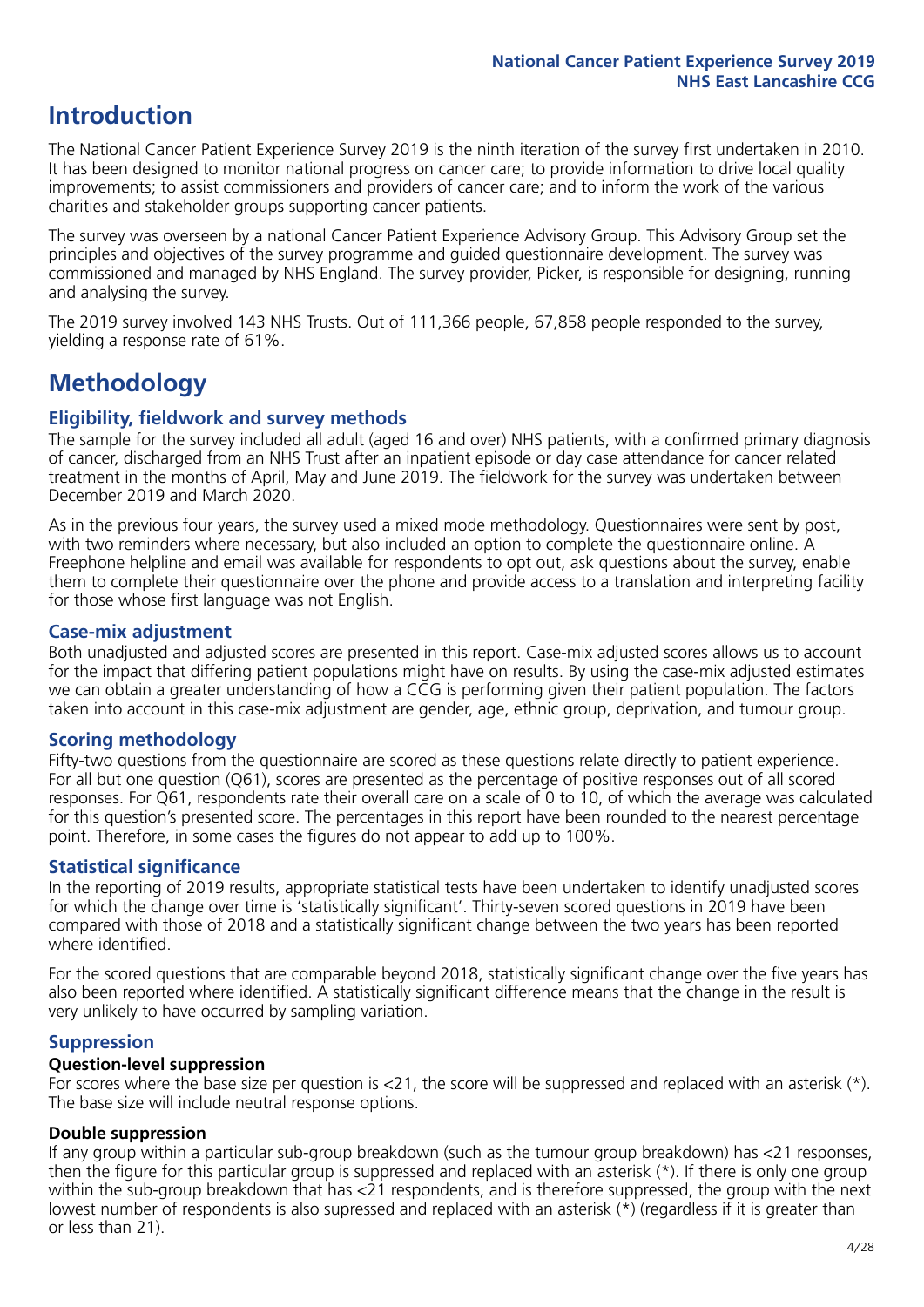### **Understanding the results**

This report shows how this CCG scored for each question in the survey, compared with national results and previous year's results. It is aimed at helping individual CCGs to understand their performance and identify areas for local improvement. Below is a description of the type of results presented within this report and how to understand them.

### **Expected range charts**

The expected range charts in this report show a bar with the lowest and highest score received for each question nationally. Within this bar, an expected range is given (in grey) and a black diamond represents the actual score for this CCG.

CCGs whose score is above the upper limit of the expected range (in the dark blue) are positive outliers, with a score statistically significantly higher than the national mean. This indicates that the CCG performs better than what CCGs of the same size and demographics are expected to perform. The opposite is true if the score is below the lower limit of the expected range (in the light blue); these are negative outliers. For scores within the expected range (in the grey), the score is what we would expect given the CCG's size and demographics.

### **Comparability tables**

The comparability tables show the 2018 and 2019 unadjusted scores for this CCG for each scored question. If there is a significant change from 2018 and 2019 or overall from 2015 to 2019, an arrow will be presented for the direction of change. The adjusted 2019 score will also be presented for each scored question along with the lower and upper expected range and national score. Scores above the upper limit of the expected range will be highlighted dark blue, scores below the lower limit of the expected range will be highlighted light blue, and scores within the lower and upper limit of the expected ranges will be highlighted grey.

### **Tumour type tables**

The tumour type tables show the unadjusted scores for each scored question for each of the 13 tumour groups. The national score for that tumour group is also shown. Unadjusted scores for the same tumour type across different CCGs may not be comparable, as they do not account for the impact that differing patient populations might have on results. Central nervous system is abbreviated as 'CNS' and lower gastrointestinal tract is abbreviated as 'LGT' throughout this report.

### **Year on year charts**

The year on year charts show five columns representing the unadjusted scores of the last five years (2015, 2016, 2017, 2018 and 2019) for each scored question.

### **Notes on specific questions**

Following the development phase of the 2019 survey, several changes were made to the questionnaire. Six scored questions were amended (Q5, Q18, Q30, Q35, Q56 and Q60) and one non-scored question (Q29) was amended that impacted the comparability of questions Q30 to Q41. Of all questions changed or impacted by change, only Q60 is presented with historical comparisons; though the results should be interpreted with caution.

### **Unadjusted data and case-mix adjusted data**

Unadjusted data should be used to see the actual responses from patients relating to the CCG. Case-mix adjusted data, together with expected ranges, should be used to understand whether the results are significantly higher or lower than national results taking account of the patient mix.

### **Further information**

This research was carried out in accordance with the international standard for organisations conducting social research (accreditation to ISO20252:2012; certificate number GB08/74322). The 2019 survey data has been produced and published in line with the Code of Practice for Official Statistics.

For more information on the methodology, please see the Technical Document. It can be viewed along with the 2019 questionnaire and survey quidance on the website at [www.ncpes.co.uk](https://www.ncpes.co.uk/supporting-documents). For all other outputs at National, Trust, CCG and Cancer Alliance level, please see the PDF reports, Excel tables and dashboards at [www.ncpes.co.uk.](https://www.ncpes.co.uk/current-results)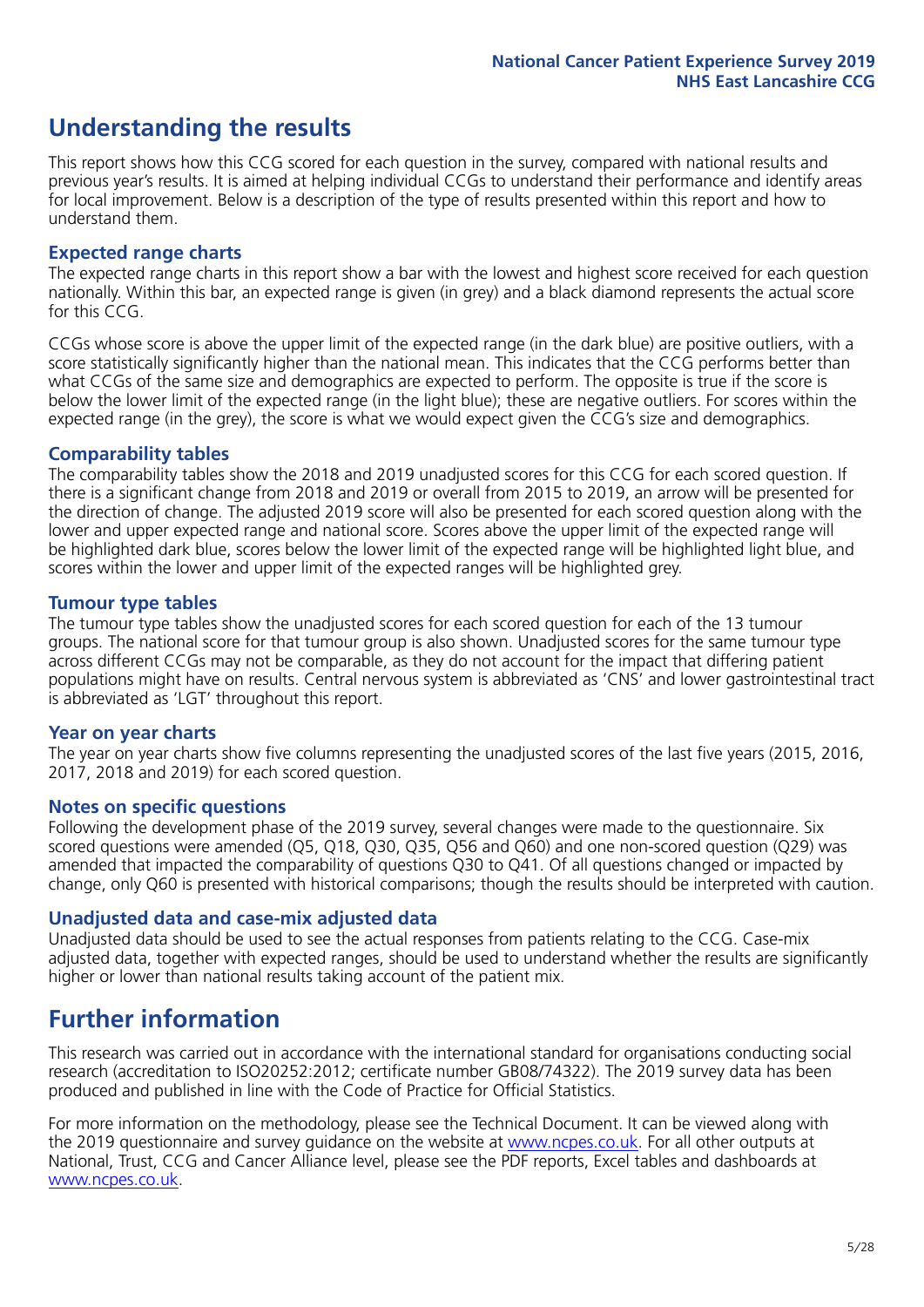### **Response Rate**

### **Overall Response Rate**

663 patients responded out of a total of 1,094 patients, resulting in a response rate of 61%.

|          | Sample Size | Adjusted<br>Sample | Completed | Response Rate |
|----------|-------------|--------------------|-----------|---------------|
| CCG      | 1.181       | 1.094              | 663       | 61%           |
| National | 119,855     | 111.366            | 67.858    | 61%           |

### **Respondents by Survey Type**

|                            | Number of<br>Respondents |
|----------------------------|--------------------------|
| Online                     | 50                       |
| Paper                      | 613                      |
| Phone                      |                          |
| <b>Translation Service</b> |                          |

### **Respondents by Tumour Group**

|                      | Number of<br>Respondents |
|----------------------|--------------------------|
| <b>Brain / CNS</b>   | 3                        |
| <b>Breast</b>        | 169                      |
| Colorectal / LGT     | 61                       |
| Gynaecological       | 37                       |
| Haematological       | 85                       |
| <b>Head and Neck</b> | 15                       |
| Lung                 | 56                       |
| Prostate             | 86                       |
| Sarcoma              | 4                        |
| Skin                 | 1 <sub>3</sub>           |
| Upper Gastro         | 22                       |
| Urological           | 33                       |
| Other                | 79                       |

### **Respondents by Age and Gender**

Respondents year of birth has been used to determine age. This information has been amalgamated into 8 age bands. The age and gender distribution for the CCG was as follows:

|        | Age 16-24 | Age 25-34 | Age 35-44 | Age 45-54 | Age 55-64 | Age 65-74 | Age 75-84 | Age 85+ | Total |
|--------|-----------|-----------|-----------|-----------|-----------|-----------|-----------|---------|-------|
| Male   |           |           |           |           | 53        | 127       | 89        | 10      | 294   |
| Female |           |           | 10        | 48        | 90        | 134       | ÷.        |         | 369   |
| Total  |           |           | 12        | 59        | 143       | 261       | 160       | 19      | 663   |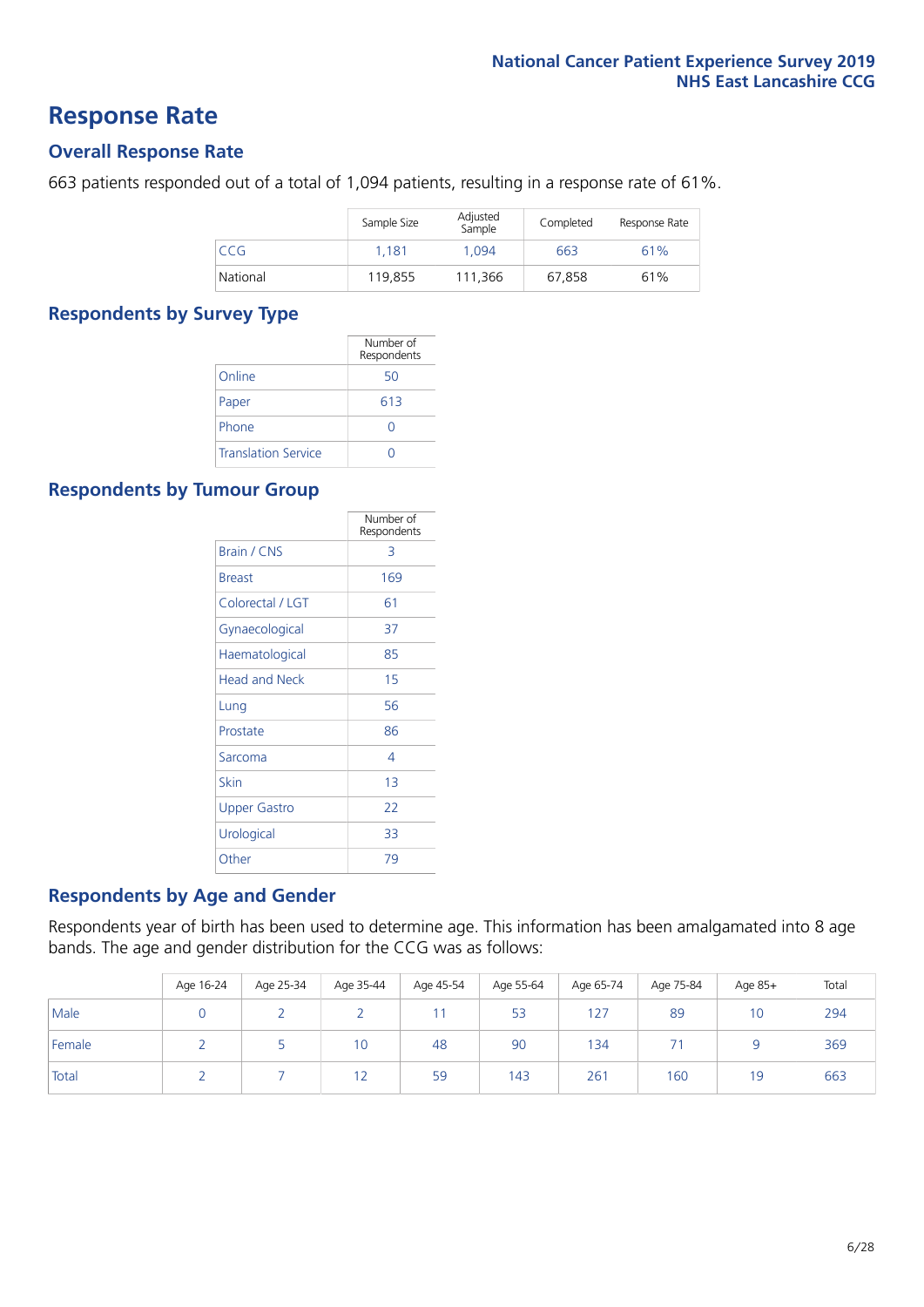# **Expected Range Charts**

| Lower Expected Range<br>Average                                                                         |    |     |     |     | Upper Expected Range |     |     | Case Mix Adjusted Score |     |          |          |
|---------------------------------------------------------------------------------------------------------|----|-----|-----|-----|----------------------|-----|-----|-------------------------|-----|----------|----------|
| <b>SEEING YOUR GP</b>                                                                                   | 0% | 10% | 20% | 30% | 40%                  | 50% | 60% | 70%                     | 80% |          | 90% 100% |
| Q1. Saw GP once or twice before being told they needed to go to<br>hospital                             |    |     |     |     |                      |     |     |                         | 80% |          |          |
| Q2. Patient thought they were seen as soon as necessary                                                 |    |     |     |     |                      |     |     |                         |     | 87%      |          |
| <b>DIAGNOSTIC TESTS</b>                                                                                 | 0% | 10% | 20% | 30% | 40%                  | 50% | 60% | 70%                     | 80% |          | 90% 100% |
| O5. Received all the information needed about the test                                                  |    |     |     |     |                      |     |     |                         |     |          | 96%      |
| Q6. The length of time waiting for the test to be done was about<br>right                               |    |     |     |     |                      |     |     |                         | 77% | 91%      |          |
| Q7. Test results explained in completely understandable way                                             |    |     |     |     |                      |     |     |                         |     |          |          |
| <b>FINDING OUT WHAT WAS WRONG WITH YOU</b>                                                              | 0% | 10% | 20% | 30% | 40%                  | 50% | 60% | 70%                     | 80% |          | 90% 100% |
| Q10. Patient told they could bring a family member or friend when<br>first told they had cancer         |    |     |     |     |                      |     |     |                         |     | 86%<br>♦ |          |
| Q11. Patient felt they were told sensitively that they had cancer                                       |    |     |     |     |                      |     |     |                         |     | 87%      |          |
| Q12. Patient completely understood the explanation of what was<br>wrong                                 |    |     |     |     |                      |     |     | 73%                     |     |          |          |
| Q13. Patient given easy to understand written information about<br>the type of cancer they had          |    |     |     |     |                      |     |     | 71%                     |     |          |          |
| <b>DECIDING THE BEST TREATMENT FOR YOU</b>                                                              | 0% | 10% | 20% | 30% | 40%                  | 50% | 60% | 70%                     | 80% |          | 90% 100% |
| Q14. Patient felt that treatment options were completely explained                                      |    |     |     |     |                      |     |     |                         | 83% |          |          |
| Q15. Patient felt possible side effects were definitely explained in<br>an understandable way           |    |     |     |     |                      |     |     | 70%                     |     |          |          |
| Q16. Patient definitely given practical advice and support in dealing<br>with side effects of treatment |    |     |     |     |                      |     |     | 67%                     |     |          |          |
| Q17. Patient definitely told about side effects that could affect<br>them in the future                 |    |     |     |     |                      |     | 57% |                         |     |          |          |
| Q18. Patient definitely involved as much as they wanted in<br>decisions about care and treatment        |    |     |     |     |                      |     |     |                         | 79% |          |          |
| <b>CLINICAL NURSE SPECIALIST (CNS)</b>                                                                  | 0% | 10% | 20% | 30% | 40%                  | 50% | 60% | 70%                     | 80% |          | 90% 100% |
| Q19. Patient given the name of a CNS who would support them<br>through their treatment                  |    |     |     |     |                      |     |     |                         |     | 94%      |          |
| Q20. Patient found it very or quite easy to contact their CNS                                           |    |     |     |     |                      |     |     |                         |     | 85%      |          |
| Q21. Patient got understandable answers to important questions<br>all or most of the time               |    |     |     |     |                      |     |     |                         |     | 87%      |          |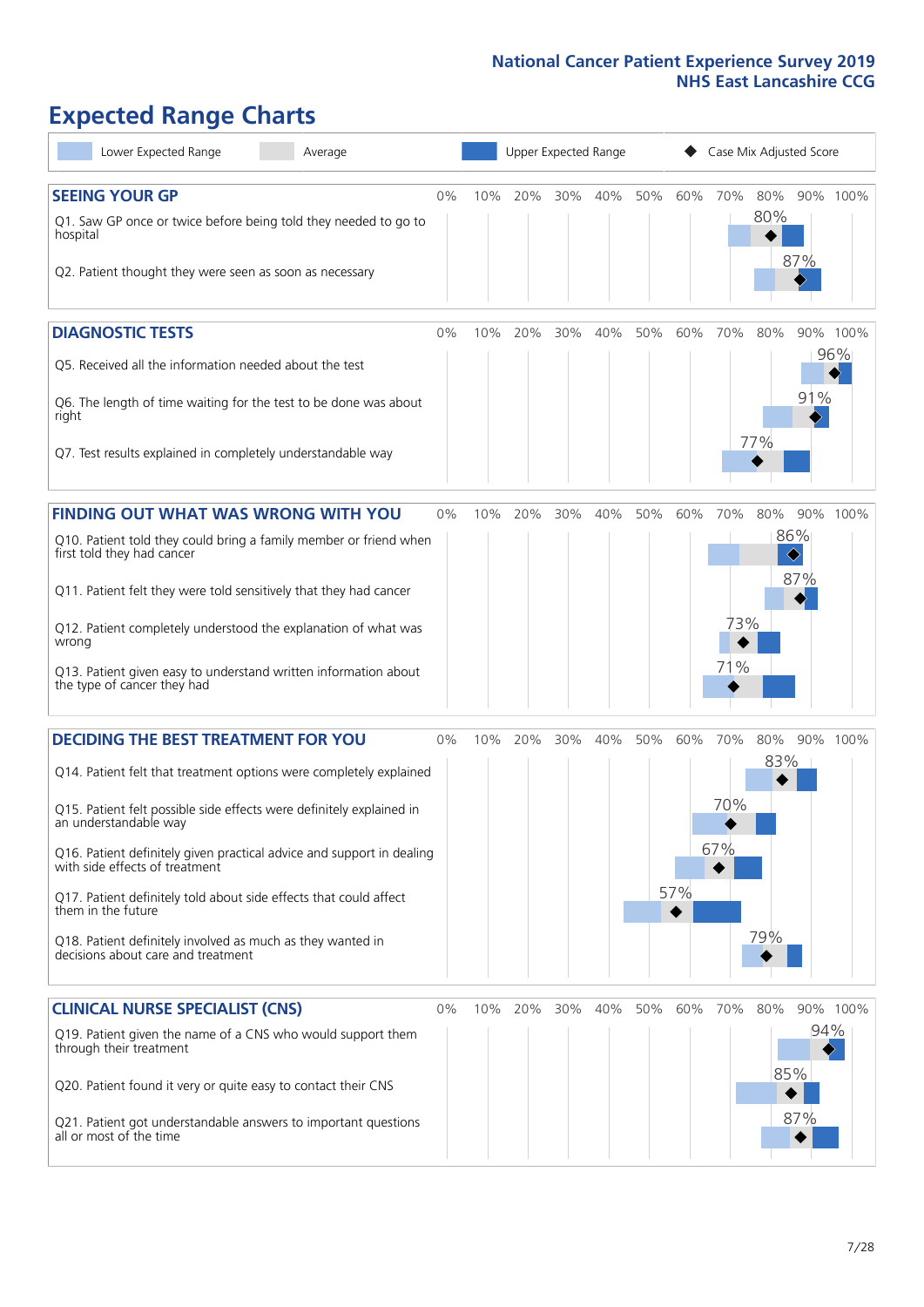# **Expected Range Charts**

| Lower Expected Range<br>Average                                                                                                                                                                                                                               |    |     |     |     | Upper Expected Range |     |     |     | Case Mix Adjusted Score |          |
|---------------------------------------------------------------------------------------------------------------------------------------------------------------------------------------------------------------------------------------------------------------|----|-----|-----|-----|----------------------|-----|-----|-----|-------------------------|----------|
| <b>SUPPORT FOR PEOPLE WITH CANCER</b><br>Q22. Hospital staff gave information about support or self-help<br>groups for people with cancer<br>Q23. Hospital staff discussed or gave information about the impact<br>cancer could have on day to day activities | 0% | 10% | 20% | 30% | 40%                  | 50% | 60% | 70% | 80%<br>86%<br>82%       | 90% 100% |
| Q24. Hospital staff gave information on getting financial help or<br>possible benefits<br>Q25. Hospital staff told patient they could get free prescriptions                                                                                                  |    |     |     |     |                      |     | 60% |     | 84%                     |          |
| <b>OPERATIONS</b>                                                                                                                                                                                                                                             | 0% | 10% | 20% | 30% | 40%                  | 50% | 60% | 70% | 80%                     | 90% 100% |
| Q27. Beforehand, patient had all the information needed about the<br>operation<br>Q28. Afterwards, staff completely explained how operation had                                                                                                               |    |     |     |     |                      |     |     |     | 77%                     | 97%      |
| gone in understandable way                                                                                                                                                                                                                                    |    |     |     |     |                      |     |     |     |                         |          |
| <b>HOSPITAL CARE AS AN INPATIENT</b>                                                                                                                                                                                                                          | 0% | 10% | 20% | 30% | 40%                  | 50% | 60% | 70% | 80%                     | 90% 100% |
| Q30. Hospital staff didn't talk in front of patient as if patient wasn't<br>there                                                                                                                                                                             |    |     |     |     |                      |     |     |     | 85%<br>84%              |          |
| Q31. Patient had confidence and trust in all doctors treating them                                                                                                                                                                                            |    |     |     |     |                      |     |     |     |                         |          |
| Q32. Patient's family or someone close definitely felt able to talk to<br>a doctor                                                                                                                                                                            |    |     |     |     |                      |     |     | 72% |                         |          |
| Q33. Patient had confidence and trust in all the ward nurses<br>treating them                                                                                                                                                                                 |    |     |     |     |                      |     |     | 69% |                         |          |
| Q34. Patient thought there were always or nearly always enough<br>nurses on duty to care for them                                                                                                                                                             |    |     |     |     |                      |     | 63% |     | 77%                     |          |
| Q35. All hospital staff asked patient what name they prefer to be<br>called by                                                                                                                                                                                |    |     |     |     |                      |     |     |     | 84%                     |          |
| Q36. Patient always given enough privacy when discussing<br>condition or treatment                                                                                                                                                                            |    |     |     |     |                      | 51% |     |     |                         |          |
| Q37. Patient definitely found hospital staff to discuss worries or<br>fears during their inpatient visit                                                                                                                                                      |    |     |     |     |                      |     |     |     |                         |          |
| Q38. Hospital staff definitely did everything they could to help<br>control pain                                                                                                                                                                              |    |     |     |     |                      |     |     |     | 85%                     |          |
| Q39. Patient always felt they were treated with respect and dignity<br>while in hospital                                                                                                                                                                      |    |     |     |     |                      |     |     |     | 90%                     |          |
| Q40. Patient given clear written information about what should or<br>should not do after leaving hospital                                                                                                                                                     |    |     |     |     |                      |     |     |     | 84%                     |          |
| Q41. Hospital staff told patient who to contact if worried about<br>condition or treatment after leaving hospital                                                                                                                                             |    |     |     |     |                      |     |     |     | 93%                     |          |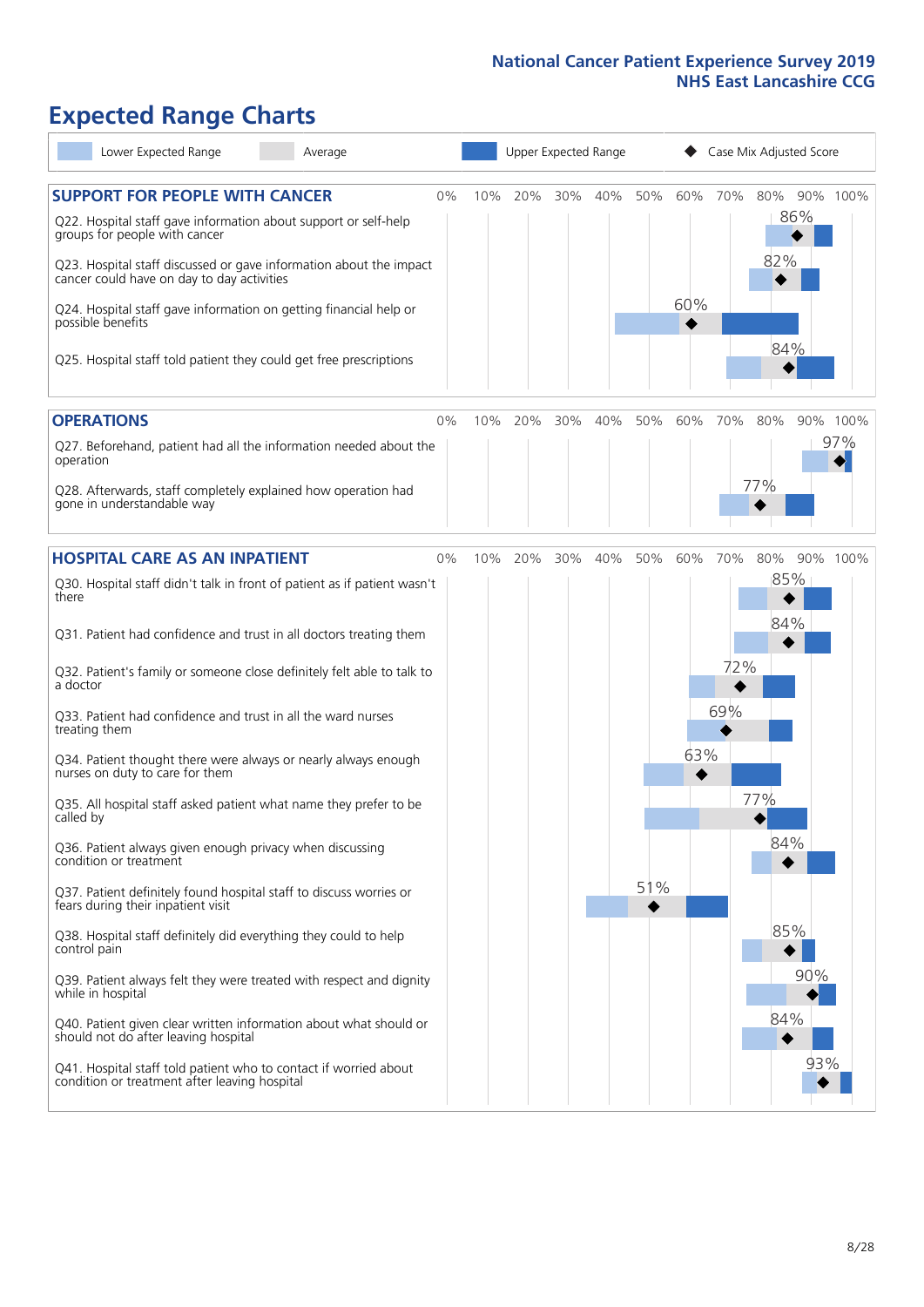# **Expected Range Charts**

| Lower Expected Range                                                                                                                                                                                                                                                                                                                                                                                                                                                                                                                                                                                                                                                                                   | Average |            |     | Upper Expected Range         |          |                 |          |                                                   |            |                 | Case Mix Adjusted Score |                 |
|--------------------------------------------------------------------------------------------------------------------------------------------------------------------------------------------------------------------------------------------------------------------------------------------------------------------------------------------------------------------------------------------------------------------------------------------------------------------------------------------------------------------------------------------------------------------------------------------------------------------------------------------------------------------------------------------------------|---------|------------|-----|------------------------------|----------|-----------------|----------|---------------------------------------------------|------------|-----------------|-------------------------|-----------------|
| <b>HOSPITAL CARE AS A DAY PATIENT / OUTPATIENT 0%</b><br>Q43. Patient definitely found hospital staff to discuss worries or<br>fears during their outpatient or day case visit<br>Q44. Cancer doctor had the right documents at patient's last<br>outpatient appointment<br>Q46. Beforehand patient completely had all information needed<br>about radiotherapy treatment<br>Q47. Patient completely given understandable information about<br>whether radiotherapy was working<br>Q49. Beforehand patient completely had all information needed<br>about chemotherapy treatment<br>Q50. Patient given enough information about whether<br>chemotherapy was working in a completely understandable way |         |            | 10% | 20%                          | 30%      | 40%             | 50%      | 60%<br>60%<br>64%                                 | 70%<br>70% | 80%             | 91%<br>88%              | 90% 100%<br>99% |
| <b>HOME CARE AND SUPPORT</b><br>Q51. Hospital staff definitely gave family or someone close all the<br>information needed to help care at home<br>Q52. Patient definitely given enough support from health or social<br>services during treatment<br>Q53. Patient definitely given enough support from health or social<br>services after treatment                                                                                                                                                                                                                                                                                                                                                    |         | 0%         | 10% | 20%                          | 30%      | 40%             | 50%      | 60%<br>58%<br>57%<br>$\color{black} \diamondsuit$ | 70%<br>69% | 80%             |                         | 90% 100%        |
| <b>CARE FROM YOUR GENERAL PRACTICE</b><br>Q54. GP given enough information about patient's condition and<br>treatment<br>Q55. General practice staff definitely did everything they could to<br>support patient during treatment                                                                                                                                                                                                                                                                                                                                                                                                                                                                       |         | 0%         | 10% | 20%                          | 30%      | 40%             | 50%      | 60%<br>62%                                        | 70%        | 80%             |                         | 90% 100%<br>97% |
| <b>YOUR OVERALL NHS CARE</b><br>Q56. Different people treating and caring for patient always work<br>well together to give best possible care<br>Q57. Patient given a care plan<br>Q58. Overall the administration of care was good or very good<br>Q59. Patient felt length of time for attending clinics and<br>appointments for cancer was about right<br>Q60. Someone discussed with patient whether they would like to<br>take part in cancer research                                                                                                                                                                                                                                            |         | $0\%$<br>0 | 10% | 20%<br>18%<br>$\overline{2}$ | 30%<br>3 | 40%<br>42%<br>4 | 50%<br>5 | 60%<br>6                                          | 70%<br>69% | 80%<br>76%<br>8 | 91%<br>9                | 90% 100%<br>10  |
| Q61. Patient's average rating of care scored from very poor to very<br>good                                                                                                                                                                                                                                                                                                                                                                                                                                                                                                                                                                                                                            |         |            |     |                              |          |                 |          |                                                   |            |                 | 8.9                     |                 |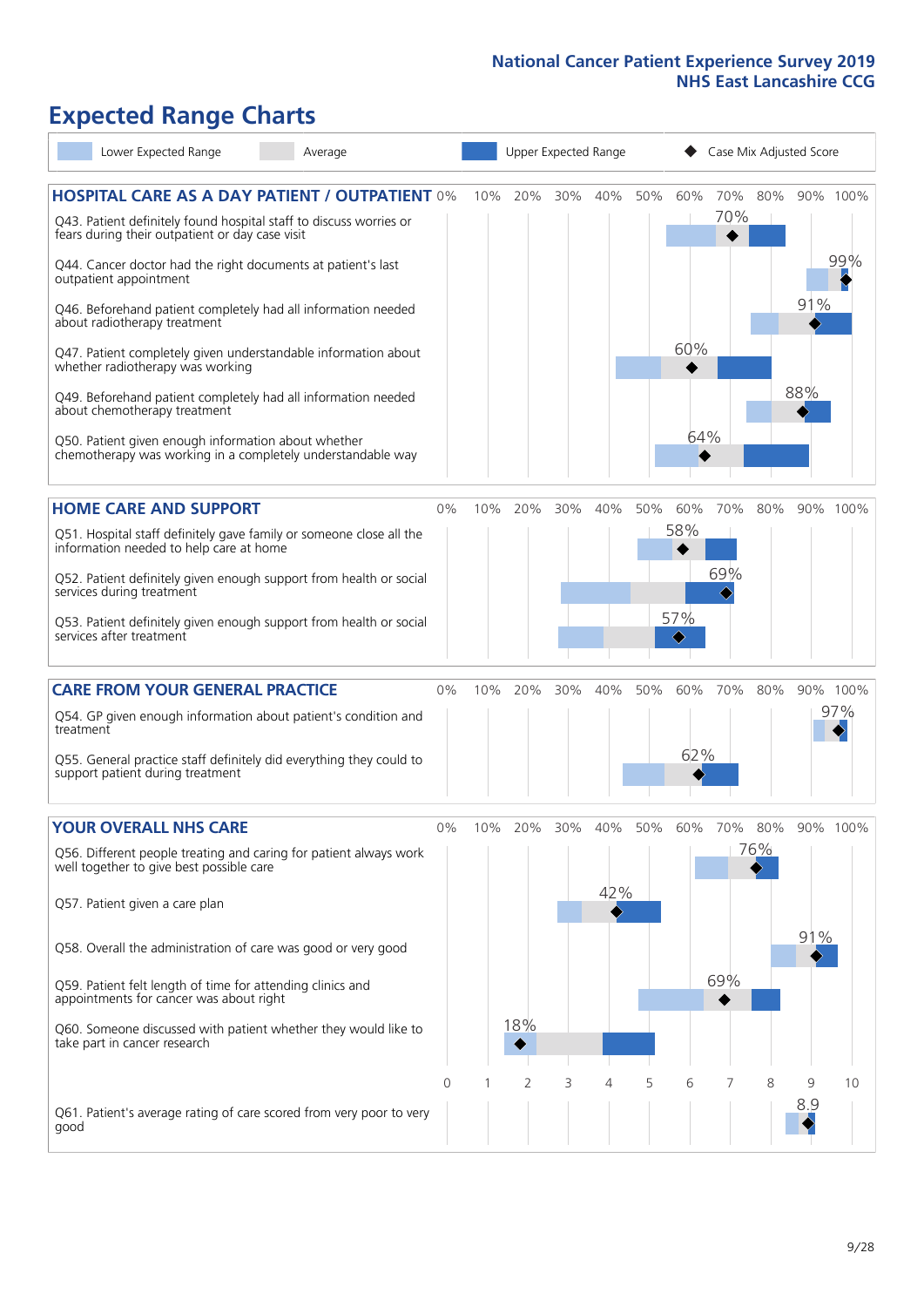### **Comparability Tables**

\* Indicates where a score has been suppressed because there are less than 21 responses.

\*\* No score available for 2018.

 $\triangle$  or  $\nabla$ 

Change 2018-2019: Indicates where 2019 score is significantly higher or lower than 2018 score Change Overall: Indicates significant change overall (2015, 2016, 2017, 2018 and 2019).

Adjusted Score below Lower Expected Range Adjusted Score between Upper and Lower Expected Ranges Adjusted Score above Upper Expected Range

|                                                                             | Case Mix Adjusted Scores<br><b>Unadjusted Scores</b> |               |           |               |                                                    |         |               |                                     |                |                   |
|-----------------------------------------------------------------------------|------------------------------------------------------|---------------|-----------|---------------|----------------------------------------------------|---------|---------------|-------------------------------------|----------------|-------------------|
|                                                                             | 2018                                                 | 2018<br>Score | 2019<br>n | 2019<br>Score | $\sim$   Change   Change   $\sim$<br>2018-<br>2019 | Overall | 2019<br>Score | Lower<br>Expected Expected<br>Range | Upper<br>Range | National<br>Score |
| <b>SEEING YOUR GP</b>                                                       |                                                      |               |           |               |                                                    |         |               |                                     |                |                   |
| Q1. Saw GP once or twice before being told they needed to go<br>to hospital | 469                                                  | 78%           | 447       | 80%           |                                                    |         | 80%           | 75%                                 | 83%            | 79%               |
| Q2. Patient thought they were seen as soon as necessary                     | 636                                                  | 83%           | 646       | 88%           |                                                    |         | 87%           | 81%                                 | 87%            | 84%               |
|                                                                             |                                                      |               |           |               |                                                    |         |               |                                     |                |                   |

| <b>DIAGNOSTIC TESTS</b>                                                   |      |     |     |     |  |     |     |     |     |
|---------------------------------------------------------------------------|------|-----|-----|-----|--|-----|-----|-----|-----|
| O5. Received all the information needed about the test                    | $**$ | **  | 548 | 96% |  | 96% | 93% | 97% | 95% |
| Q6. The length of time waiting for the test to be done was<br>about right | 556  | 88% | 555 | 91% |  | 91% | 85% | 91% | 88% |
| Q7. Test results explained in completely understandable way               | 560  | 78% | 558 | 77% |  | 77% | 77% | 83% | 80% |

| <b>FINDING OUT WHAT WAS WRONG WITH YOU</b>                                                      |     |     |     |     |     |                 |     |     |
|-------------------------------------------------------------------------------------------------|-----|-----|-----|-----|-----|-----------------|-----|-----|
| Q10. Patient told they could bring a family member or friend<br>when first told they had cancer | 593 | 87% | 616 | 87% | 86% | 72%             | 82% | 77% |
| Q11. Patient felt they were told sensitively that they had cancer                               | 634 | 87% | 658 | 88% | 87% | 83%             | 88% | 86% |
| Q12. Patient completely understood the explanation of what<br>was wrong                         | 636 | 72% | 656 | 74% | 73% | 70%             | 77% | 73% |
| Q13. Patient given easy to understand written information<br>about the type of cancer they had  | 548 | 71% | 573 | 71% | 71% | 71 <sub>%</sub> | 78% | 74% |

| <b>DECIDING THE BEST TREATMENT FOR YOU</b>                                                              |      |     |     |     |  |     |     |     |     |
|---------------------------------------------------------------------------------------------------------|------|-----|-----|-----|--|-----|-----|-----|-----|
| Q14. Patient felt that treatment options were completely<br>explained                                   | 56′  | 84% | 591 | 83% |  | 83% | 80% | 86% | 83% |
| Q15. Patient felt possible side effects were definitely explained<br>in an understandable way           | 619  | 73% | 629 | 71% |  | 70% | 69% | 76% | 73% |
| Q16. Patient definitely given practical advice and support in<br>dealing with side effects of treatment | 609  | 66% | 628 | 68% |  | 67% | 64% | 71% | 67% |
| Q17. Patient definitely told about side effects that could affect<br>them in the future                 | 581  | 55% | 597 | 58% |  | 57% | 53% | 61% | 57% |
| Q18. Patient definitely involved as much as they wanted in<br>decisions about care and treatment        | $**$ | **  | 652 | 79% |  | 79% | 78% | 84% | 81% |

| <b>CLINICAL NURSE SPECIALIST (CNS)</b>                                                    |     |     |     |     |  |     |     |     |     |
|-------------------------------------------------------------------------------------------|-----|-----|-----|-----|--|-----|-----|-----|-----|
| Q19. Patient given the name of a CNS who would support them<br>through their treatment    | 607 | 94% | 636 | 94% |  | 94% | 90% | 94% | 92% |
| Q20. Patient found it very or quite easy to contact their CNS                             | 522 | 87% | 534 | 85% |  | 85% | 81% | 88% | 85% |
| Q21. Patient got understandable answers to important<br>questions all or most of the time | 486 | 86% | 515 | 87% |  | 87% | 85% | 90% | 87% |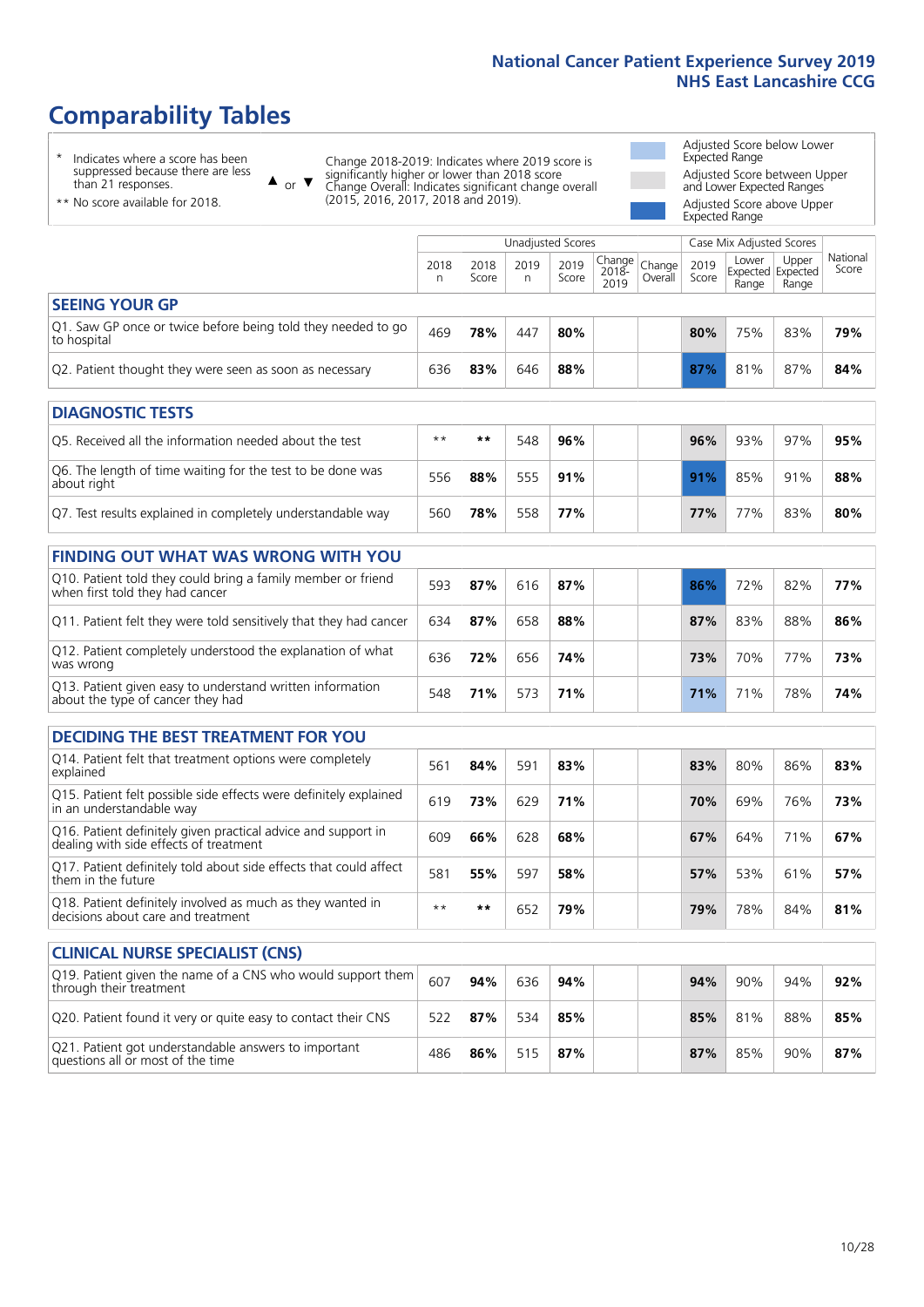### **Comparability Tables**

\* Indicates where a score has been suppressed because there are less than 21 responses.

\*\* No score available for 2018.

 $\triangle$  or  $\nabla$ 

Change 2018-2019: Indicates where 2019 score is significantly higher or lower than 2018 score Change Overall: Indicates significant change overall (2015, 2016, 2017, 2018 and 2019).

Adjusted Score below Lower Expected Range Adjusted Score between Upper and Lower Expected Ranges Adjusted Score above Upper Expected Range

|                                                                                                                   |              |               | Unadjusted Scores |               |                         |                   |               | Case Mix Adjusted Scores            |                |                   |
|-------------------------------------------------------------------------------------------------------------------|--------------|---------------|-------------------|---------------|-------------------------|-------------------|---------------|-------------------------------------|----------------|-------------------|
|                                                                                                                   | 2018<br>n    | 2018<br>Score | 2019<br>n         | 2019<br>Score | Change<br>2018-<br>2019 | Change<br>Overall | 2019<br>Score | Lower<br>Expected Expected<br>Range | Upper<br>Range | National<br>Score |
| <b>SUPPORT FOR PEOPLE WITH CANCER</b>                                                                             |              |               |                   |               |                         |                   |               |                                     |                |                   |
| Q22. Hospital staff gave information about support or self-help<br>groups for people with cancer                  | 489          | 86%           | 537               | 87%           |                         |                   | 86%           | 85%                                 | 91%            | 88%               |
| Q23. Hospital staff discussed or gave information about the<br>impact cancer could have on day to day activities  | 408          | 84%           | 425               | 83%           |                         |                   | 82%           | 80%                                 | 87%            | 84%               |
| Q24. Hospital staff gave information on getting financial help or<br>possible benefits                            | 339          | 56%           | 353               | 61%           |                         |                   | 60%           | 57%                                 | 68%            | 63%               |
| Q25. Hospital staff told patient they could get free prescriptions                                                | 277          | 83%           | 288               | 85%           |                         |                   | 84%           | 77%                                 | 86%            | 82%               |
| <b>OPERATIONS</b>                                                                                                 |              |               |                   |               |                         |                   |               |                                     |                |                   |
| Q27. Beforehand, patient had all the information needed about<br>the operation                                    | 308          | 94%           | 309               | 97%           |                         |                   | 97%           | 94%                                 | 98%            | 96%               |
| Q28. Afterwards, staff completely explained how operation had<br>gone in understandable way                       | 305          | 76%           | 307               | 78%           |                         |                   | 77%           | 75%                                 | 84%            | 79%               |
| <b>HOSPITAL CARE AS AN INPATIENT</b>                                                                              |              |               |                   |               |                         |                   |               |                                     |                |                   |
| Q30. Hospital staff didn't talk in front of patient as if patient<br>wasn't there                                 | $\star\star$ | $***$         | 257               | 84%           |                         |                   | 85%           | 79%                                 | 88%            | 84%               |
| Q31. Patient had confidence and trust in all doctors treating<br>them                                             | $\star\star$ | $***$         | 254               | 84%           |                         |                   | 84%           | 79%                                 | 88%            | 84%               |
| Q32. Patient's family or someone close definitely felt able to talk<br>to a doctor                                | $\star\star$ | $***$         | 223               | 73%           |                         |                   | 72%           | 66%                                 | 78%            | 72%               |
| Q33. Patient had confidence and trust in all the ward nurses<br>treating them                                     | $* *$        | **            | 258               | 69%           |                         |                   | 69%           | 69%                                 | 79%            | 74%               |
| Q34. Patient thought there were always or nearly always<br>enough nurses on duty to care for them                 | $**$         | $***$         | 256               | 63%           |                         |                   | 63%           | 59%                                 | 70%            | 64%               |
| Q35. All hospital staff asked patient what name they prefer to<br>be called by                                    | $**$         | $***$         | 258               | 78%           |                         |                   | 77%           | 62%                                 | 79%            | 71%               |
| Q36. Patient always given enough privacy when discussing<br>condition or treatment                                | $\star\star$ | $***$         | 258               | 84%           |                         |                   | 84%           | 80%                                 | 89%            | 85%               |
| Q37. Patient definitely found hospital staff to discuss worries or<br>fears during their inpatient visit          | $* *$        | $***$         | 183               | 51%           |                         |                   | 51%           | 45%                                 | 59%            | 52%               |
| Q38. Hospital staff definitely did everything they could to help<br>control pain                                  | $* *$        | $***$         | 223               | 85%           |                         |                   | 85%           | 78%                                 | 88%            | 83%               |
| Q39. Patient always felt they were treated with respect and<br>dignity while in hospital                          | $\star\star$ | $***$         | 258               | 90%           |                         |                   | 90%           | 84%                                 | 92%            | 88%               |
| Q40. Patient given clear written information about what should<br>or should not do after leaving hospital         | $**$         | $***$         | 232               | 84%           |                         |                   | 84%           | 81%                                 | 90%            | 86%               |
| Q41. Hospital staff told patient who to contact if worried about<br>condition or treatment after leaving hospital | $\star\star$ | $***$         | 235               | 93%           |                         |                   | 93%           | 91%                                 | 97%            | 94%               |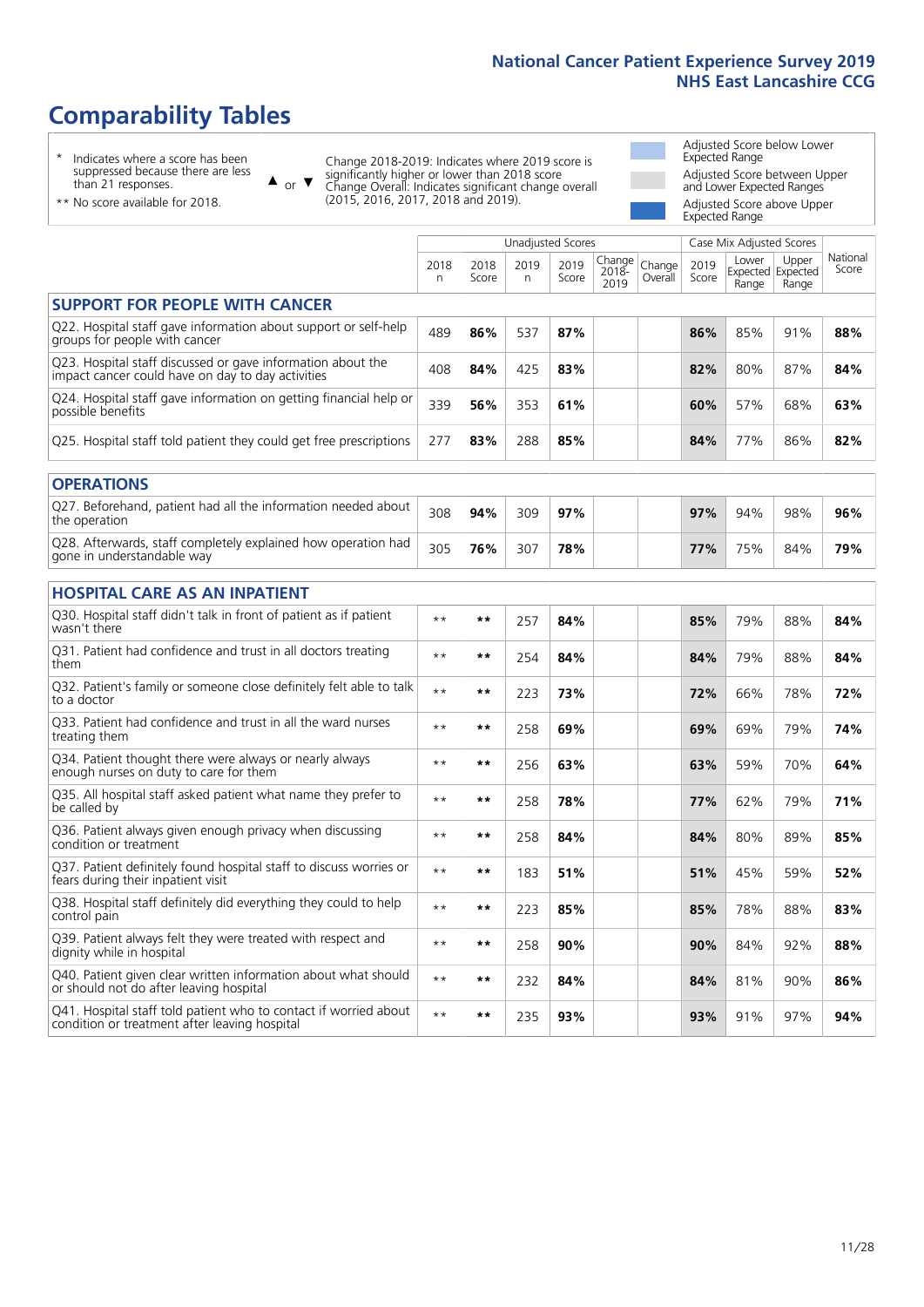### **Comparability Tables**

\* Indicates where a score has been suppressed because there are less than 21 responses.

\*\* No score available for 2018.

 $\triangle$  or  $\nabla$ 

Change 2018-2019: Indicates where 2019 score is significantly higher or lower than 2018 score Change Overall: Indicates significant change overall (2015, 2016, 2017, 2018 and 2019).

Adjusted Score below Lower Expected Range Adjusted Score between Upper and Lower Expected Ranges Adjusted Score above Upper Expected Range

|                                                                                                                       |              |               | <b>Unadjusted Scores</b> |               |                         |                   |               | Case Mix Adjusted Scores<br>Lower | Upper                      | National |
|-----------------------------------------------------------------------------------------------------------------------|--------------|---------------|--------------------------|---------------|-------------------------|-------------------|---------------|-----------------------------------|----------------------------|----------|
|                                                                                                                       | 2018<br>n.   | 2018<br>Score | 2019<br>n.               | 2019<br>Score | Change<br>2018-<br>2019 | Change<br>Overall | 2019<br>Score | Range                             | Expected Expected<br>Range | Score    |
| <b>HOSPITAL CARE AS A DAY PATIENT / OUTPATIENT</b>                                                                    |              |               |                          |               |                         |                   |               |                                   |                            |          |
| Q43. Patient definitely found hospital staff to discuss worries or<br>fears during their outpatient or day case visit | 485          | 70%           | 481                      | 71%           |                         |                   | 70%           | 66%                               | 75%                        | 71%      |
| Q44. Cancer doctor had the right documents at patient's last<br>outpatient appointment                                | 555          | 97%           | 575                      | 99%           |                         | ▲                 | 99%           | 94%                               | 97%                        | 96%      |
| Q46. Beforehand patient completely had all information needed<br>about radiotherapy treatment                         | 180          | 87%           | 217                      | 91%           |                         |                   | 91%           | 82%                               | 91%                        | 86%      |
| Q47. Patient completely given understandable information<br>about whether radiotherapy was working                    | 147          | 59%           | 192                      | 61%           |                         |                   | 60%           | 53%                               | 67%                        | 60%      |
| Q49. Beforehand patient completely had all information needed<br>about chemotherapy treatment                         | 318          | 84%           | 299                      | 88%           |                         |                   | 88%           | 80%                               | 88%                        | 84%      |
| Q50. Patient given enough information about whether<br>chemotherapy was working in a completely understandable way    | 293          | 65%           | 270                      | 64%           |                         |                   | 64%           | 62%                               | 73%                        | 68%      |
| <b>HOME CARE AND SUPPORT</b>                                                                                          |              |               |                          |               |                         |                   |               |                                   |                            |          |
| Q51. Hospital staff definitely gave family or someone close all<br>the information needed to help care at home        | 532          | 60%           | 545                      | 58%           |                         |                   | 58%           | 56%                               | 64%                        | 60%      |
| Q52. Patient definitely given enough support from health or<br>social services during treatment                       | 438          | 71%           | 422                      | 69%           |                         |                   | 69%           | 45%                               | 59%                        | 52%      |
| Q53. Patient definitely given enough support from health or<br>social services after treatment                        | 237          | 61%           | 241                      | 56%           |                         |                   | 57%           | 39%                               | 51%                        | 45%      |
|                                                                                                                       |              |               |                          |               |                         |                   |               |                                   |                            |          |
| <b>CARE FROM YOUR GENERAL PRACTICE</b>                                                                                |              |               |                          |               |                         |                   |               |                                   |                            |          |
| Q54. GP given enough information about patient's condition<br>and treatment                                           | 497          | 95%           | 511                      | 97%           |                         |                   | 97%           | 93%                               | 97%                        | 95%      |
| Q55. General practice staff definitely did everything they could<br>to support patient during treatment               | 435          | 60%           | 466                      | 62%           |                         |                   | 62%           | 54%                               | 63%                        | 58%      |
| <b>YOUR OVERALL NHS CARE</b>                                                                                          |              |               |                          |               |                         |                   |               |                                   |                            |          |
| Q56. Different people treating and caring for patient always<br>work well together to give best possible care         | $\star\star$ | $***$         | 629                      | 77%           |                         |                   | 76%           | 69%                               | 76%                        | 73%      |
| Q57. Patient given a care plan                                                                                        | 483          | 40%           | 493                      | 43%           |                         |                   | 42%           | 33%                               | 42%                        | 38%      |
| Q58. Overall the administration of care was good or very good                                                         | 632          | 91%           | 655                      | 91%           |                         |                   | 91%           | 86%                               | 91%                        | 89%      |
| Q59. Patient felt length of time for attending clinics and<br>appointments for cancer was about right                 | 627          | 70%           | 647                      | 69%           |                         |                   | 69%           | 63%                               | 75%                        | 69%      |
| Q60. Someone discussed with patient whether they would like<br>to take part in cancer research                        | 603          | 20%           | 619                      | 18%           |                         |                   | 18%           | 22%                               | 38%                        | 30%      |
| Q61. Patient's average rating of care scored from very poor to<br>very good                                           | 623          | 8.8           | 637                      | 8.9           |                         | ▲                 | 8.9           | 8.7                               | 8.9                        | 8.8      |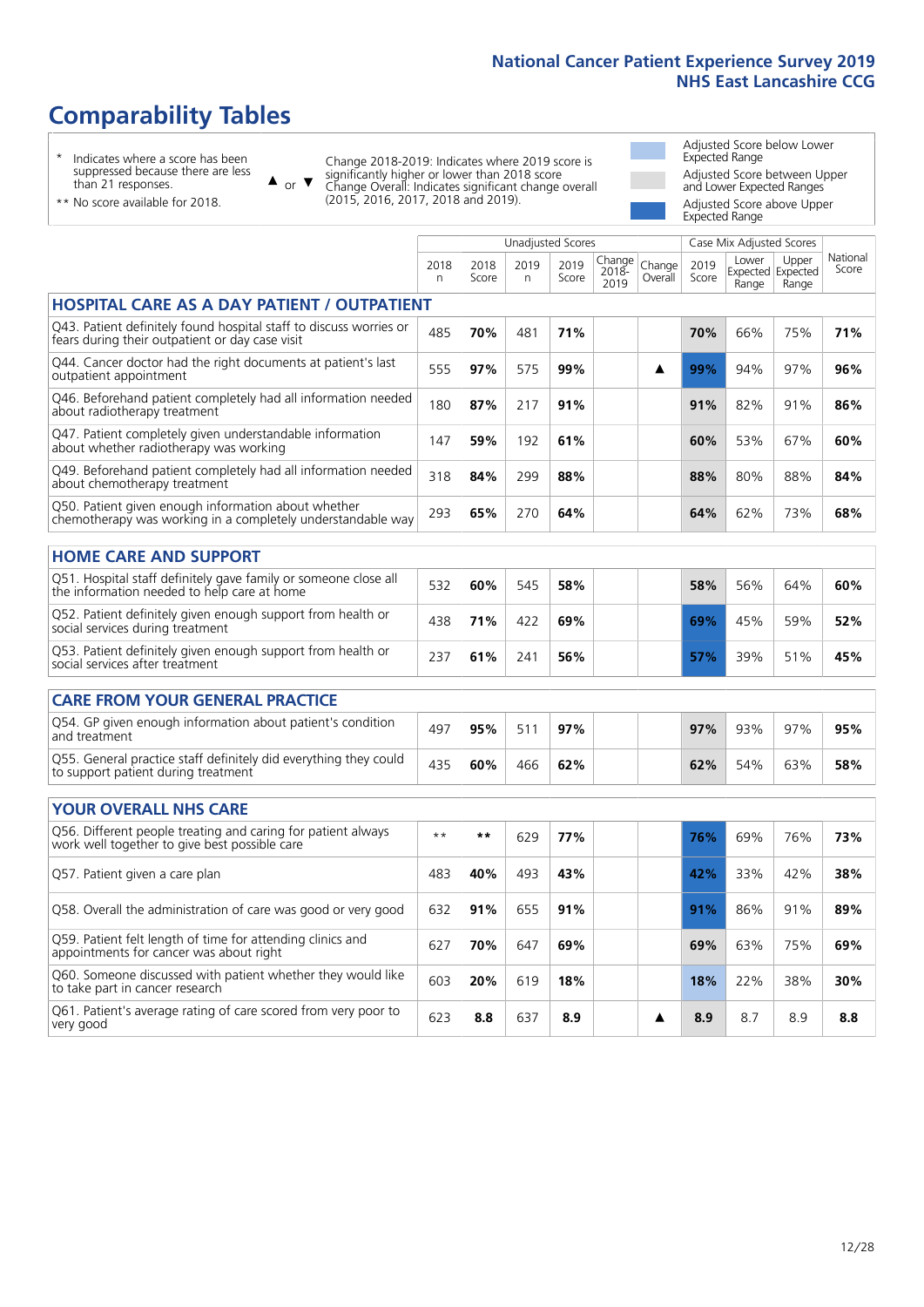### **Tumour Type Tables**

- \* Indicates where a score has been suppressed because there are less than 21 responses.
- n.a. Indicates that there were no respondents for that tumour group.

| <b>SEEING YOUR GP</b>                           |            |         |               |            |                   |                |                  |      | Tumour Group |         |         |                 |                                                     |             |                |
|-------------------------------------------------|------------|---------|---------------|------------|-------------------|----------------|------------------|------|--------------|---------|---------|-----------------|-----------------------------------------------------|-------------|----------------|
|                                                 |            | Brain   | <b>Breast</b> | Colorectal | ত<br>Gynaecologic | Haematological | Head and<br>Neck | Lung | Prostate     | Sarcoma | Skin    | Upper<br>Gastro | $\sigma$<br>Jrologica                               | Other       | All<br>Cancers |
| Q1. Saw GP once or twice before being told they | <b>CCG</b> | $\star$ |               | 93% 89%    | 70% 62%           |                | $\star$          |      | 73% 83%      |         | $\star$ |                 |                                                     | 88% 76% 80% |                |
| needed to go to hospital                        | National   | 59%     |               |            |                   |                |                  |      |              |         |         |                 | 94% 75% 77% 67% 79% 71% 82% 71% 90% 74% 83% 74% 79% |             |                |
| Q2. Patient thought they were seen as soon as   | <b>CCG</b> | $\star$ |               |            | 98% 90% 69% 82%   |                | $\star$          |      | 86% 90%      | $\star$ |         |                 | 77% 94% 82% 88%                                     |             |                |
| necessary                                       | National   | 79%     |               |            |                   |                |                  |      |              |         |         |                 | 89% 83% 81% 82% 81% 84% 86% 69% 85% 79% 85% 79%     |             | 84%            |

#### **DIAGNOSTIC TESTS** Tumour Group

|                                                   |                                                                  | Brain   | <b>Breast</b> | Colorectal<br>LGT | $\overline{\sigma}$<br>Gynaecologic | Haematological | Head and<br>Neck | Lung | Prostate | Sarcoma                 | Skin    | Upper<br>Gastro | rological                                               | Other       | All<br>Cancers |
|---------------------------------------------------|------------------------------------------------------------------|---------|---------------|-------------------|-------------------------------------|----------------|------------------|------|----------|-------------------------|---------|-----------------|---------------------------------------------------------|-------------|----------------|
| Q5. Received all the information needed about     | CCG                                                              | $\star$ | 98%           | 98%               | 91%                                 | 96%            | $\ast$           |      | 96% 96%  |                         | $\star$ | $\star$         |                                                         | 82% 96% 96% |                |
| the test                                          | National                                                         | 93%     |               | 95% 95%           |                                     |                |                  |      |          | 93% 95% 93% 95% 95% 93% | 96%     | 95%             |                                                         | 95% 95% 95% |                |
| Q6. The length of time waiting for the test to be | <b>CCG</b>                                                       | $\star$ |               | $97\%$ 91%        | 84% 95%                             |                | $\star$          |      | 87% 95%  |                         | $\star$ | $\star$         |                                                         | 87% 84% 91% |                |
| done was about right                              | National                                                         |         |               |                   |                                     |                |                  |      |          |                         |         |                 | 84% 91% 88% 86% 89% 88% 87% 87% 81% 87% 84% 87% 86% 88% |             |                |
| Q7. Test results explained in completely          | <b>CCG</b>                                                       | $\star$ |               | 82% 90% 67% 71%   |                                     |                | $\star$          |      | 69% 77%  | $\star$                 |         |                 | 62% 81% 74% 77%                                         |             |                |
| understandable way                                | National 71% 83% 82% 77% 77% 79% 80% 80% 78% 84% 75% 80% 76% 80% |         |               |                   |                                     |                |                  |      |          |                         |         |                 |                                                         |             |                |

| <b>FINDING OUT WHAT WAS WRONG WITH YOU</b>        |            |         |               |                             |                     |                   |                  |             | <b>Tumour Group</b> |         |         |                 |            |         |                |
|---------------------------------------------------|------------|---------|---------------|-----------------------------|---------------------|-------------------|------------------|-------------|---------------------|---------|---------|-----------------|------------|---------|----------------|
|                                                   |            | Brain   | <b>Breast</b> | olorectal.<br>LGT<br>$\cup$ | Gynaecological      | aematologica<br>Ĩ | Head and<br>Neck | Lung        | Prostate            | Sarcoma | Skin    | Upper<br>Gastro | Urological | Other   | All<br>Cancers |
| Q10. Patient told they could bring a family       | CCG        | $\star$ | 93%           | 90%                         | 75%                 | 81%               | $\star$          | 78%         | 98%                 | $\ast$  | $\ast$  | 90%             | 74%        | 81%     | 87%            |
| member or friend when first told they had cancer  | National   | 85%     | 82%           | 82%                         | 71%                 | 71%               | 71%              | 77%         | 79%                 | 73%     | 69%     | 76%             | 73%        | 75%     | 77%            |
| Q11. Patient felt they were told sensitively that | CCG        | $\star$ |               | $92\%$ 97%                  | 73%                 | 78%               | $\star$          |             | 92% 92%             | $\ast$  | $\star$ | 82%             | 76%        | 87% 88% |                |
| they had cancer                                   | National   | 79%     |               |                             | 89% 87% 82% 84% 87% |                   |                  | 83% 86%     |                     | 84%     | 89%     | 81% 84% 83%     |            |         | 86%            |
| Q12. Patient completely understood the            | <b>CCG</b> | $\star$ | 74%           | 82%                         | 75%                 | 49%               | $\star$          | 83% 80%     |                     | $\ast$  | $\star$ | 76%             | 67%        | 77%     | 74%            |
| explanation of what was wrong                     | National   | 66%     | 77%           | 79%                         | 73%                 | 60%               |                  | 78% 76% 79% |                     | 67%     | 80%     | 70%             | 77%        |         | 70% 73%        |
| Q13. Patient given easy to understand written     | CCG        | $\star$ | 76%           | 76%                         | 62%                 | 67%               | $\star$          |             | 56% 84%             | $\ast$  | $\star$ | $\star$         | 68%        | 60%     | 71%            |
| information about the type of cancer they had     | National   | 66%     | 78%           | 73%                         | 71%                 | 76%               |                  | 69% 67% 83% |                     |         | 67% 84% | 67%             | 74%        | 65%     | 74%            |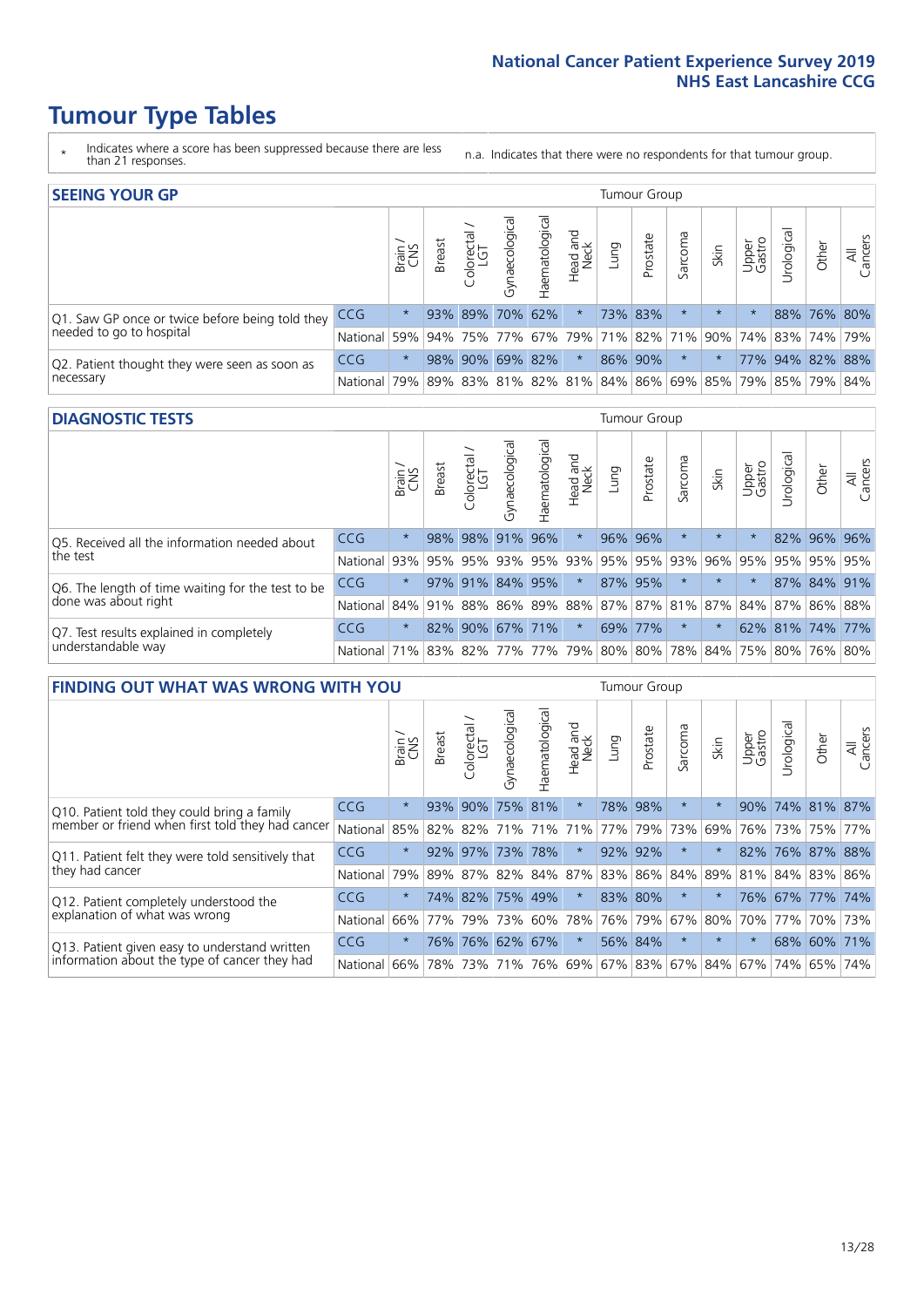### **Tumour Type Tables**

- \* Indicates where a score has been suppressed because there are less than 21 responses.
- n.a. Indicates that there were no respondents for that tumour group.

| <b>DECIDING THE BEST TREATMENT FOR YOU</b>         |            |         |               |                       | <b>Tumour Group</b><br>Haematological<br>Gynaecological<br>Jrological<br>ad and<br>Neck<br>Sarcoma<br>Prostate<br>All<br>Cancers<br>Upper<br>Gastro<br>Other<br>Lung<br>Skin<br>Head<br>78%<br>$\star$<br>$\star$<br>82%<br>84%<br>80%<br>74% 77%<br>$\star$<br>$\star$<br>83%<br>84% 83%<br>85% 82%<br>87%<br>83%<br>89%<br>81%<br>83% 79% 83%<br>70%<br>$\ast$<br>67% 65%<br>$^\star$<br>67% 68% 61% 71%<br>61% |         |         |     |         |                                     |         |     |     |             |     |  |
|----------------------------------------------------|------------|---------|---------------|-----------------------|-------------------------------------------------------------------------------------------------------------------------------------------------------------------------------------------------------------------------------------------------------------------------------------------------------------------------------------------------------------------------------------------------------------------|---------|---------|-----|---------|-------------------------------------|---------|-----|-----|-------------|-----|--|
|                                                    |            | Brain   | <b>Breast</b> | olorectal<br>LGT<br>Ũ |                                                                                                                                                                                                                                                                                                                                                                                                                   |         |         |     |         |                                     |         |     |     |             |     |  |
| Q14. Patient felt that treatment options were      | CCG        | $\star$ |               | 88% 84%               |                                                                                                                                                                                                                                                                                                                                                                                                                   |         |         |     |         |                                     |         |     |     |             |     |  |
| completely explained                               | National   | 85%     | 85%           | 85%                   |                                                                                                                                                                                                                                                                                                                                                                                                                   |         |         |     |         |                                     |         |     |     |             |     |  |
| Q15. Patient felt possible side effects were       | <b>CCG</b> | $\star$ | 76%           | 88%                   |                                                                                                                                                                                                                                                                                                                                                                                                                   |         |         |     |         |                                     |         |     |     |             |     |  |
| definitely explained in an understandable way      | National   | 69%     | 74%           | 76%                   | 75%                                                                                                                                                                                                                                                                                                                                                                                                               | 69%     | 73%     |     | 74% 73% | 73%                                 | 77%     | 72% | 71% | 70% 73%     |     |  |
| Q16. Patient definitely given practical advice and | <b>CCG</b> | $\star$ | 71%           | 83%                   | 64%                                                                                                                                                                                                                                                                                                                                                                                                               | 56%     | $\star$ |     | 73% 65% | $\star$                             |         | 73% |     | 59% 61% 68% |     |  |
| support in dealing with side effects of treatment  | National   | 63%     | 70%           | 70%                   |                                                                                                                                                                                                                                                                                                                                                                                                                   | 69% 65% | 70%     |     | 69% 65% | 66%                                 | 71%     | 66% |     | 63% 64%     | 67% |  |
| Q17. Patient definitely told about side effects    | <b>CCG</b> | $\star$ | 64%           | 68%                   | 48% 42%                                                                                                                                                                                                                                                                                                                                                                                                           |         | $\star$ | 46% | 70%     | $\ast$                              |         | 55% |     | 50% 45%     | 58% |  |
| that could affect them in the future               | National   | 62%     | 57%           | 59%                   |                                                                                                                                                                                                                                                                                                                                                                                                                   | 56% 51% | 64%     |     | 56% 66% | 54%                                 | 66%     | 53% |     | 56% 52%     | 57% |  |
| Q18. Patient definitely involved as much as they   | CCG        | $\star$ |               | 85% 85% 83% 62%       |                                                                                                                                                                                                                                                                                                                                                                                                                   |         | $\ast$  |     | 78% 83% | $\ast$                              | $\star$ | 73% |     | 67% 74% 79% |     |  |
| wanted in decisions about care and treatment       | National I | 79%     |               |                       |                                                                                                                                                                                                                                                                                                                                                                                                                   |         |         |     |         | 81% 83% 81% 80% 81% 81% 84% 81% 87% |         | 79% |     | 79% 78% 81% |     |  |

#### **CLINICAL NURSE SPECIALIST (CNS)** Tumour Group

|                                             |          | Brain   | <b>Breast</b> | olorectal<br>LGT<br>$\cup$ | aecologica<br>ĞŘ | $\overline{\sigma}$<br>Ü<br>aematologi | Head and<br>Neck        | Lung    | Prostate | Sarcoma  | Skin    | Upper<br>Gastro                             | $\sigma$<br>rologica | Other                                               | All<br>ancers<br>$\cup$ |
|---------------------------------------------|----------|---------|---------------|----------------------------|------------------|----------------------------------------|-------------------------|---------|----------|----------|---------|---------------------------------------------|----------------------|-----------------------------------------------------|-------------------------|
| Q19. Patient given the name of a CNS who    | CCG      | $\star$ |               | 98% 97%                    | 97%              | 88%                                    | $\star$                 | 98% 93% |          | $^\star$ |         |                                             |                      | 100% 89% 95% 94%                                    |                         |
| would support them through their treatment  | National |         |               |                            |                  |                                        | 95% 95% 92% 95% 92% 91% |         |          |          |         |                                             |                      | 94%   91%   91%   91%   93%   85%   89%             | 92%                     |
| Q20. Patient found it very or quite easy to | CCG      | $\star$ |               |                            | 78% 92% 80%      | 88%                                    | $\star$                 | 91% 87% |          | $\ast$   | $\star$ |                                             |                      | 95% 91% 80% 85%                                     |                         |
| contact their CNS                           | National |         |               |                            |                  |                                        |                         |         |          |          |         | 86% 84% 88% 85% 87% 86% 86% 80% 86% 90% 85% |                      | 83% 83%                                             | 85%                     |
| Q21. Patient got understandable answers to  | CCG      | $\star$ | 78%           |                            | 94% 91%          | 91%                                    | $\star$                 | 93% 90% |          | $\star$  | $\star$ | $\star$                                     |                      | 91% 84%                                             | 87%                     |
| important questions all or most of the time | National |         |               |                            | 82% 87% 89% 86%  |                                        |                         |         |          |          |         |                                             |                      | 89%   88%   86%   87%   87%   93%   86%   87%   86% | 87%                     |

| <b>SUPPORT FOR PEOPLE WITH CANCER</b>                                                             |            |         |               |            |                |                |                         |         | <b>Tumour Group</b> |         |         |                 |            |       |                |
|---------------------------------------------------------------------------------------------------|------------|---------|---------------|------------|----------------|----------------|-------------------------|---------|---------------------|---------|---------|-----------------|------------|-------|----------------|
|                                                                                                   |            | Brain   | <b>Breast</b> | Colorectal | Gynaecological | Haematological | ead and<br>Neck<br>Head | Lung    | Prostate            | Sarcoma | Skin    | Upper<br>Gastro | Irological | Other | All<br>Cancers |
| Q22. Hospital staff gave information about<br>support or self-help groups for people with         | <b>CCG</b> | $\star$ | 88%           | 85%        | 90%            | 81%            | $\star$                 | 88%     | 90%                 | $\star$ | $\star$ | $\star$         | $\star$    | 81%   | 87%            |
| cancer                                                                                            | National   | 92%     | 92%           | 88%        | 87%            | 86%            | 88%                     |         | 87% 91%             | 86%     | 90%     | 88%             | 81%        | 83%   | 88%            |
| Q23. Hospital staff discussed or gave information<br>about the impact cancer could have on day to | CCG        | $\star$ | 87%           | 90%        | 73%            | 76%            | $\star$                 | 81%     | 88%                 | $\star$ | $\star$ | $\star$         | $^\star$   |       | 76% 83%        |
| day activities                                                                                    | National   | 84%     | 86%           | 85%        | 82%            | 84%            | 84%                     |         | 83% 88%             | 81%     | 86%     | 83%             | 78%        | 79%   | 84%            |
| Q24. Hospital staff gave information on getting                                                   | CCG        | $\star$ | 72%           |            | 68% 43%        | 45%            | $\ast$                  |         | 73% 60%             | $\star$ | $\star$ | $\star$         | $\star$    |       | 55% 61%        |
| financial help or possible benefits                                                               | National   | 78%     |               | 68% 61%    | 66%            | 61% 67%        |                         | 72%     | 55%                 | 64%     | 60%     | 64%             | 47%        | 59%   | 63%            |
| Q25. Hospital staff told patient they could get                                                   | <b>CCG</b> | $\star$ | 84%           | 88%        | $\star$        | 81%            | $\star$                 | $\star$ | 93%                 | $\star$ | $\star$ | $\star$         | $\star$    |       | 78% 85%        |
| free prescriptions                                                                                | National   | 82%     | 81% 83%       |            | 79%            |                | 87% 84% 86% 80%         |         |                     | 78%     | 71%     | 84%             | 73%        | 81%   | 82%            |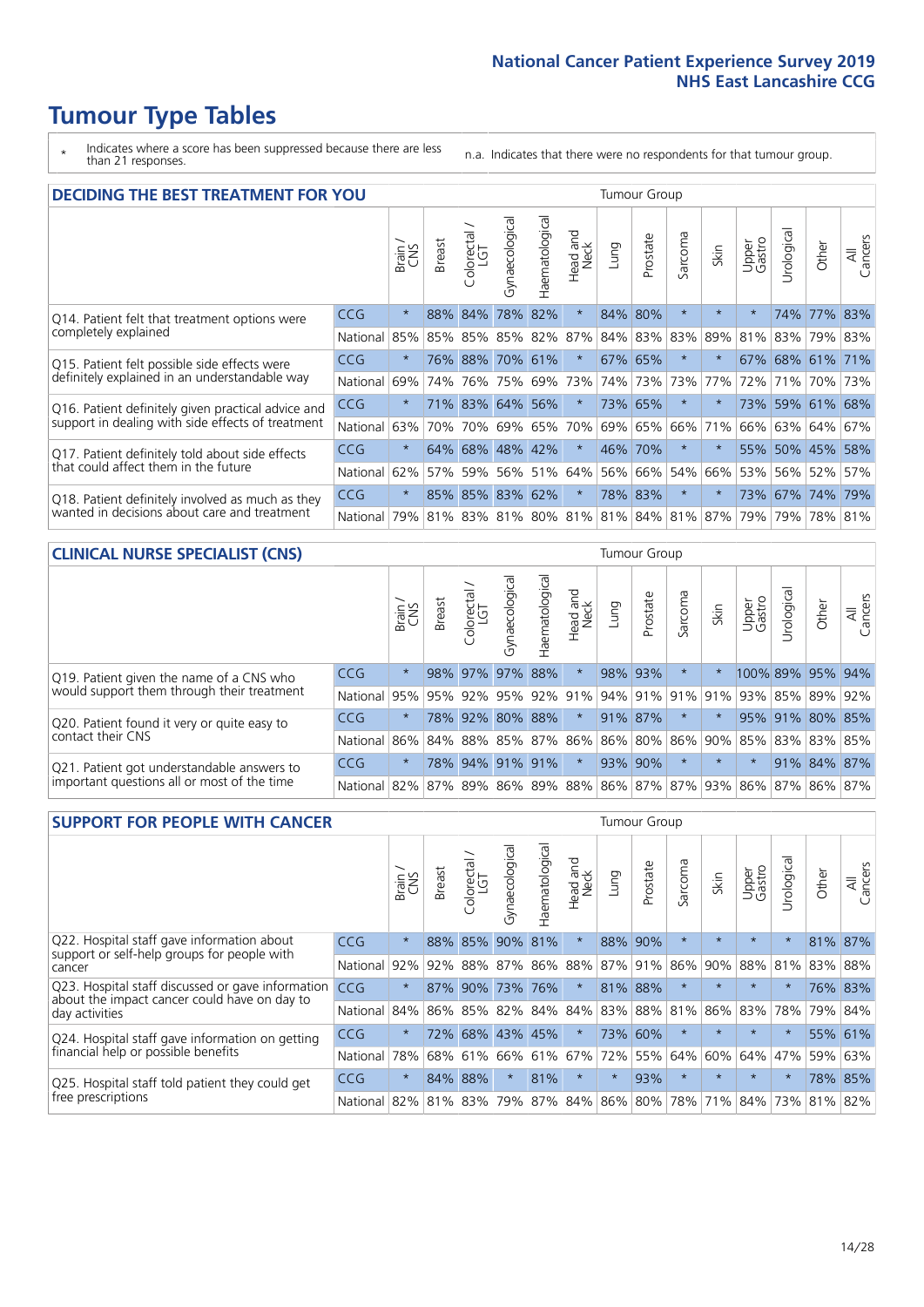### **Tumour Type Tables**

- \* Indicates where a score has been suppressed because there are less than 21 responses.
- n.a. Indicates that there were no respondents for that tumour group.

| <b>OPERATIONS</b>                                |              |               |               |               |                |                |                                         |         | Tumour Group |         |         |                 |                |             |                |
|--------------------------------------------------|--------------|---------------|---------------|---------------|----------------|----------------|-----------------------------------------|---------|--------------|---------|---------|-----------------|----------------|-------------|----------------|
|                                                  |              | Brain.<br>CNS | <b>Breast</b> | Colorectal    | Gynaecological | Haematological | Head and<br>Neck                        | Lung    | Prostate     | Sarcoma | Skin    | Upper<br>Gastro | σ<br>Jrologica | Other       | All<br>Cancers |
| Q27. Beforehand, patient had all the information | <b>CCG</b>   | $\star$       |               | 100% 100% 92% |                |                | $\star$                                 | $\star$ | $\star$      | $\star$ | $\star$ | $\star$         |                | 87% 94% 97% |                |
| needed about the operation                       | National     | 96%           |               | 97% 96%       |                |                | 96% 94% 96% 95% 97% 95% 96%             |         |              |         |         | 96%             |                | 95% 95% 96% |                |
| Q28. Afterwards, staff completely explained how  | <b>CCG</b>   | $\star$       |               | 81% 86% 67%   |                |                | $\star$                                 | $\star$ | $\star$      | $\star$ | $\star$ | $\star$         |                | 61% 75% 78% |                |
| operation had gone in understandable way         | National 76% |               |               |               |                |                | 79% 83% 79% 78% 79% 79% 78% 80% 82% 79% |         |              |         |         |                 |                | 76% 77% 79% |                |

#### **HOSPITAL CARE AS AN INPATIENT** Tumour Group

|                                                                                                   |                                                                  | Brain   | Breast | Colorectal /<br>LGT | Gynaecological | Haematological          | Head and<br>Neck | Lung    | Prostate | Sarcoma | Skin    | Upper<br>Gastro | Urological | Other   | All<br>Cancers |
|---------------------------------------------------------------------------------------------------|------------------------------------------------------------------|---------|--------|---------------------|----------------|-------------------------|------------------|---------|----------|---------|---------|-----------------|------------|---------|----------------|
| Q30. Hospital staff didn't talk in front of patient                                               | CCG                                                              | $\star$ | 96%    | 93%                 | 67%            | 76%                     | $\star$          | 83%     | $\star$  | $\star$ | $\star$ | $\star$         | $\star$    | 86% 84% |                |
| as if patient wasn't there                                                                        | National                                                         | 81%     | 86%    | 81%                 | 83%            | 84%                     | 83%              | 81%     | 88%      | 86%     | 86%     | 81%             | 83%        | 82%     | 84%            |
| Q31. Patient had confidence and trust in all                                                      | CCG                                                              | $\star$ | 85%    | 97%                 | 73% 85%        |                         | $\star$          | 82%     | $\star$  | $\star$ | $\star$ |                 | $\star$    | 89% 84% |                |
| doctors treating them                                                                             | National                                                         | 82%     |        | 83% 85%             |                | 83% 82% 87% 83%         |                  |         | 89%      | 86%     |         | 85% 81% 85%     |            | 80% 84% |                |
| Q32. Patient's family or someone close definitely                                                 | CCG                                                              | $\star$ | 67%    | 79%                 | 70% 67%        |                         | $\star$          | $\star$ | $\star$  | $\star$ | $\star$ | $\star$         | $\star$    | 68% 73% |                |
| felt able to talk to a doctor                                                                     | National                                                         | 67%     | 72%    | 73%                 | 72%            | 74%                     | 75%              | 74%     | 72%      | 71%     | 74%     | 73%             | 71%        | 69%     | 72%            |
| Q33. Patient had confidence and trust in all the<br>ward nurses treating them                     | CCG                                                              | $\star$ |        | 79% 67% 70% 67%     |                |                         | $\star$          | 83%     | $\star$  | $\star$ | $\star$ | $\star$         | $\star$    | 68% 69% |                |
|                                                                                                   | National                                                         | 72%     | 73%    | 72%                 | 71%            | 77%                     | 75%              | 77%     | 79%      | 74%     | 75%     | 73%             | 77%        | 69%     | 74%            |
| Q34. Patient thought there were always or nearly<br>always enough nurses on duty to care for them | CCG                                                              | $\star$ | 63%    | 67%                 | 59%            | 42%                     | $\star$          | 70%     | $\star$  | $\star$ | $\star$ | $\star$         | $\star$    | 64% 63% |                |
|                                                                                                   | National                                                         | 68%     | 64%    | 62%                 | 63%            | 63%                     | 65%              | 68%     | 72%      | 65%     | 70%     | 65%             | 66%        | 60%     | 64%            |
| Q35. All hospital staff asked patient what name                                                   | CCG                                                              | $\star$ | 79%    | 80% 74% 76%         |                |                         | $\star$          | 87%     | $\star$  | $\star$ | $\star$ | $\star$         | $\star$    | 75% 78% |                |
| they prefer to be called by                                                                       | National                                                         | 68%     | 62%    | 74%                 | 65%            | 72%                     | 71%              | 76%     | 72%      | 74%     | 70%     | 78%             | 76%        | 69%     | 71%            |
| Q36. Patient always given enough privacy when                                                     | CCG                                                              | $\star$ | 89%    |                     | 90% 81%        | 82%                     | $\star$          | 83%     | $\star$  | $\star$ | $\star$ | $\star$         | $\star$    | 75% 84% |                |
| discussing condition or treatment                                                                 | National                                                         | 78%     |        |                     |                | 84% 85% 81% 86% 87% 84% |                  |         | 88%      | 84%     | 84%     | 84%             | 85%        | 82% 85% |                |
| Q37. Patient definitely found hospital staff to                                                   | CCG                                                              | $\star$ | 55%    | $\star$             |                | 39% 43%                 | $\star$          | $\star$ | $\star$  | $\star$ | $\star$ | $\star$         | $\star$    | $\star$ | 51%            |
| discuss worries or fears during their inpatient visit                                             | National                                                         | 45%     |        |                     |                | 51% 55% 51% 56%         |                  | 52% 49% | 53%      | 54%     |         | 51% 53%         | 49%        | 46%     | 52%            |
| Q38. Hospital staff definitely did everything they                                                | CCG                                                              | $\star$ |        | 86% 86% 81% 79%     |                |                         | $\star$          | $\star$ | $\star$  | $\star$ | $\star$ | $\star$         | $\star$    | 92% 85% |                |
| could to help control pain                                                                        | National                                                         | 85%     | 83%    | 84%                 |                | 82% 82% 80%             |                  | 84%     | 85%      | 83%     | 85%     | 82%             | 81%        | 82% 83% |                |
| Q39. Patient always felt they were treated with                                                   | CCG                                                              | $\star$ | 94%    |                     | 90% 89% 88%    |                         | $\star$          | 91%     | $\star$  | $\star$ | $\star$ | $\star$         | $\star$    | 86%     | 90%            |
| respect and dignity while in hospital                                                             | National                                                         | 85%     | 87%    | 87%                 | 85%            | 89%                     | 87%              | 88%     | 91%      | 89%     | 89%     | 88%             | 90%        | 86%     | 88%            |
| Q40. Patient given clear written information<br>about what should or should not do after leaving  | CCG                                                              | $\star$ |        | 94% 81%             | 76%            | 80%                     | $\star$          | $\star$ | $\star$  | $\star$ | $\star$ | $\star$         | $\star$    | 85% 84% |                |
| hospital                                                                                          | National 80%                                                     |         | 89%    | 86% 86%             |                | 83%                     |                  | 87% 82% | 91%      | 85%     | 90%     | 82%             | 87%        | 83% 86% |                |
| Q41. Hospital staff told patient who to contact<br>if worried about condition or treatment after  | CCG                                                              | $\star$ |        | 94% 100% 92% 97%    |                |                         | $\star$          | $\star$ | $\star$  | $\star$ | $\star$ | $\star$         | $\star$    | 93% 93% |                |
| leaving hospital                                                                                  | National 94% 95% 95% 93% 96% 93% 92% 96% 94% 95% 92% 92% 93% 94% |         |        |                     |                |                         |                  |         |          |         |         |                 |            |         |                |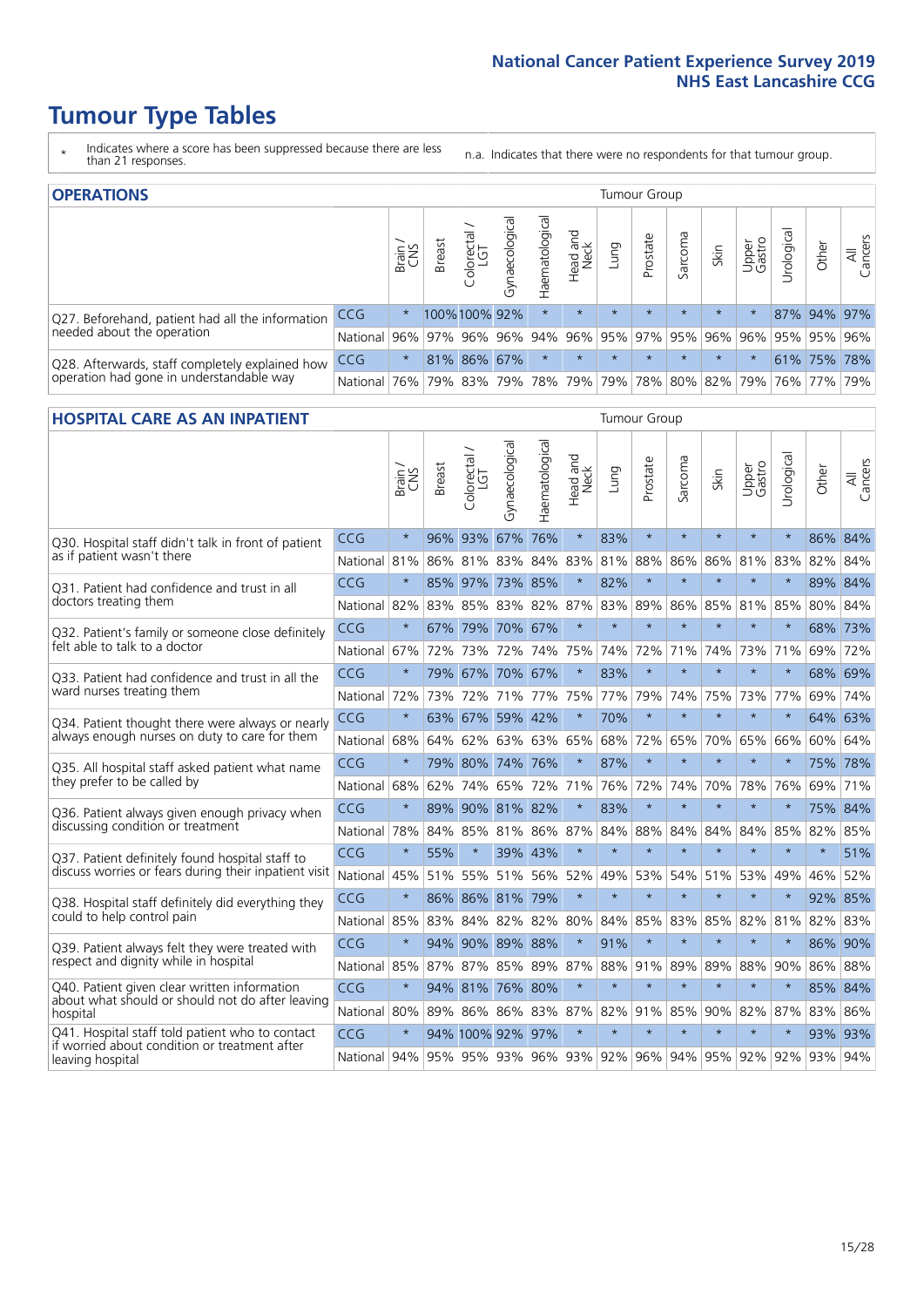## **Tumour Type Tables**

- \* Indicates where a score has been suppressed because there are less than 21 responses.
- n.a. Indicates that there were no respondents for that tumour group.

| <b>HOSPITAL CARE AS A DAY PATIENT / OUTPATIENT</b>                                                                    |            |         |               |                 |                |                |                         |         | <b>Tumour Group</b> |         |         |                 |            |             |                |  |  |  |  |  |
|-----------------------------------------------------------------------------------------------------------------------|------------|---------|---------------|-----------------|----------------|----------------|-------------------------|---------|---------------------|---------|---------|-----------------|------------|-------------|----------------|--|--|--|--|--|
|                                                                                                                       |            | Brain   | <b>Breast</b> | ╮<br>Colorectal | Gynaecological | Haematological | ead and<br>Neck<br>Head | Lung    | Prostate            | Sarcoma | Skin    | Upper<br>Gastro | Urological | Other       | All<br>Cancers |  |  |  |  |  |
| Q43. Patient definitely found hospital staff to                                                                       | CCG        | $\star$ | 63%           | 80%             | 63%            | 70%            | $\star$                 | 71%     | 77%                 | $\star$ | $\star$ | $\star$         | 83%        | 71%         | 71%            |  |  |  |  |  |
| discuss worries or fears during their outpatient or<br>day case visit                                                 | National   | 66%     | 68%           | 73%             | 70%            | 73%            | 72%                     | 70%     | 74%                 | 72%     | 72%     | 71%             | 67%        | 68%         | 71%            |  |  |  |  |  |
| Q44. Cancer doctor had the right documents at<br>patient's last outpatient appointment                                | CCG        | $\star$ | 99%           | 98%             | 97%            | 99%            | $\star$                 | 98%     | 97%                 | $\star$ |         |                 |            | 100%100%99% |                |  |  |  |  |  |
|                                                                                                                       | National   | 94%     | 96%           | 96%             | 96%            | 97%            | 96%                     | 96%     | 96%                 | 96%     | 96%     | 94%             | $96\%$     | 95%         | 96%            |  |  |  |  |  |
| Q46. Beforehand patient completely had                                                                                | <b>CCG</b> | $\star$ | 92%           | $\star$         | $\star$        | $\star$        | $\star$                 | $\star$ | 86%                 | $\star$ | n.a.    | $\star$         | $\star$    | 90% 91%     |                |  |  |  |  |  |
| all information needed about radiotherapy<br>treatment                                                                | National   | 91%     | 88%           | 83%             | 88%            | 84%            | 86%                     | 86%     | 88%                 | 88%     | 84%     | 86%             | 83%        | 84%         | 86%            |  |  |  |  |  |
| Q47. Patient completely given understandable                                                                          | CCG        | $\star$ | 62%           | $\star$         |                |                | $\star$                 | $\star$ | 47%                 | $\star$ | n.a.    | $\star$         |            | 77%         | 61%            |  |  |  |  |  |
| information about whether radiotherapy was<br>working                                                                 | National   | 56%     | 60%           | 57%             | 61%            | 62%            | 63%                     | 59%     | 60%                 | 67%     | 57%     | 52%             | 59%        | 59%         | 60%            |  |  |  |  |  |
| Q49. Beforehand patient completely had all                                                                            | CCG        | $\star$ |               | 87% 100% 77%    |                | 81%            | $\star$                 | 85%     | $\star$             | n.a.    |         | $\star$         | $\star$    | 91%         | 88%            |  |  |  |  |  |
| information needed about chemotherapy<br>treatment                                                                    | National   | 80%     | 82%           | 86%             | 87%            | 85%            | 79%                     | 84%     | 86%                 | 86%     | 90%     | 84%             | 85%        | 85%         | 84%            |  |  |  |  |  |
| Q50. Patient given enough information about<br>whether chemotherapy was working in a<br>completely understandable way | <b>CCG</b> | $\star$ | 55%           | 71%             | $\star$        | 62%            | $\star$                 | 64%     | $\star$             | n.a.    | $\star$ | $\star$         | $\star$    | 70%         | 64%            |  |  |  |  |  |
|                                                                                                                       | National   | 54%     | 62%           | 64%             | 68%            | 75%            | 57%                     | 67%     | 66%                 | 71%     | 79%     | 61%             | 68%        | 69%         | 68%            |  |  |  |  |  |

#### **HOME CARE AND SUPPORT** Tumour Group

|                                                                                                                   |            | Brain   | <b>Breast</b> | Colorectal<br>LGT | $\sigma$<br>Gynaecologic | Haematological | Head and<br>Neck | <b>Lung</b> | Prostate | Sarcoma | Skin            | Upper<br>Gastro | Urological | Other   | All<br>Cancers |
|-------------------------------------------------------------------------------------------------------------------|------------|---------|---------------|-------------------|--------------------------|----------------|------------------|-------------|----------|---------|-----------------|-----------------|------------|---------|----------------|
| Q51. Hospital staff definitely gave family or<br>someone close all the information needed to<br>help care at home | <b>CCG</b> | $\star$ | 57%           | 75%               | 41%                      | 47%            | $\star$          |             | 60% 61%  |         | $\star$         | $\star$         | 60%        | 58%     | 58%            |
|                                                                                                                   | National   | 58%     |               | 58% 63%           | 57%                      |                | 62% 67%          |             |          |         | 59% 61% 62% 65% | 60%             | 59%        | 55%     | 60%            |
| Q52. Patient definitely given enough support<br>from health or social services during treatment                   | <b>CCG</b> | $\star$ |               | 75% 81% 65% 49%   |                          |                | $\star$          |             | 72% 57%  |         | $\star$         | $\star$         |            | 68% 69% |                |
|                                                                                                                   | National   | 42%     | 52%           | 60%               |                          | 45% 51%        | 59%              | 50%         | 48%      |         | 53% 57%         |                 | 54% 48%    | 51%     | 52%            |
| Q53. Patient definitely given enough support<br>from health or social services after treatment                    | <b>CCG</b> | $\star$ | 55%           |                   | $\star$                  | 44%            | $\star$          | $\star$     | 52%      |         | $\star$         | $\star$         | $\star$    | 54%     | 56%            |
|                                                                                                                   | National   | 39%     | 41% 53%       |                   | 39%                      | $ 43\% $       | 56%              | 40%         | 46%      | 48%     | 59%             | 47%             | 44%        | 44%     | 45%            |

| <b>CARE FROM YOUR GENERAL PRACTICE</b>                                                                     |              |         |               |                        |                 | <b>Tumour Group</b> |                                                         |      |          |         |         |                 |                       |             |                |
|------------------------------------------------------------------------------------------------------------|--------------|---------|---------------|------------------------|-----------------|---------------------|---------------------------------------------------------|------|----------|---------|---------|-----------------|-----------------------|-------------|----------------|
|                                                                                                            |              | Brain,  | <b>Breast</b> | ╮<br>Colorectal<br>LGT | Gynaecologica   | Haematological      | Head and<br>Neck                                        | Lung | Prostate | Sarcoma | Skin    | Upper<br>Gastro | $\sigma$<br>Urologica | Other       | All<br>Cancers |
| Q54. GP given enough information about<br>patient's condition and treatment                                | CCG          | $\star$ |               |                        | 99% 95% 89% 97% |                     | $\star$                                                 |      | 98% 99%  |         | $\star$ | $\star$         |                       | 96% 97% 97% |                |
|                                                                                                            | National 91% |         |               |                        |                 |                     | 96% 95% 95% 96% 94% 94% 96% 94% 96% 93% 93% 95% 94% 95% |      |          |         |         |                 |                       |             |                |
| Q55. General practice staff definitely did<br>everything they could to support patient during<br>treatment | <b>CCG</b>   | $\star$ |               | 58% 62%                |                 | 54% 62%             | $\star$                                                 |      | 61% 64%  |         | $\star$ | $\star$         |                       | 50% 69% 62% |                |
|                                                                                                            | National 55% |         |               | 58% 59%                |                 |                     | 56%   56%   59%   56%   64%   56%   65%   59%           |      |          |         |         |                 |                       | 59% 55% 58% |                |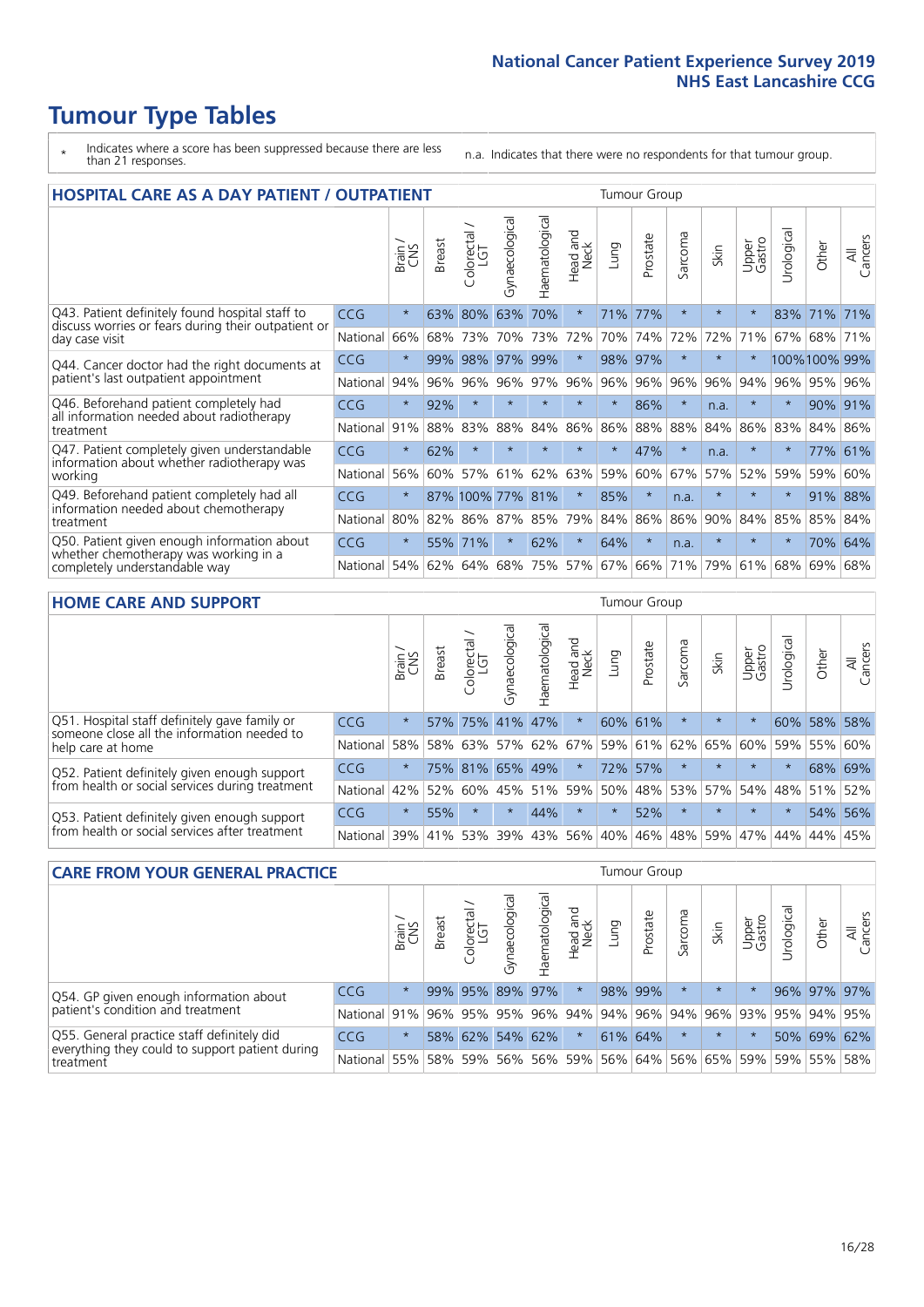### **Tumour Type Tables**

- \* Indicates where a score has been suppressed because there are less than 21 responses.
- n.a. Indicates that there were no respondents for that tumour group.

#### **YOUR OVERALL NHS CARE** THE TWO CONTROLLER THE THE THROUP CHANGE THE TUMOUR GROUP

|                                                                             |            | Brain   | <b>Breast</b> | Colorectal | Gynaecological | Haematological | aad and<br>Neck<br>Head | Lung    | Prostate | Sarcoma | Skin    | Upper<br>Gastro | $\overline{c}$<br>Urologic | Other           | All<br>Cancers |
|-----------------------------------------------------------------------------|------------|---------|---------------|------------|----------------|----------------|-------------------------|---------|----------|---------|---------|-----------------|----------------------------|-----------------|----------------|
| Q56. Different people treating and caring for                               | <b>CCG</b> | $\star$ | 84%           | 84%        | 62%            | 73%            | $\star$                 | 76% 71% |          | $\star$ | $\star$ | $\star$         | 69%                        | 72%             | 77%            |
| patient always work well together to give best<br>possible care             | National   | 60%     |               | 73% 73%    | 69%            | 75%            | 73%                     |         | 73% 75%  | 70%     | 79%     | 69%             | 74%                        | 68%             | 73%            |
| Q57. Patient given a care plan                                              | <b>CCG</b> | $\star$ | 52%           | 49%        | 29% 40%        |                | $\star$                 | 38% 52% |          | $\star$ | $\star$ |                 | 38%                        | 34% 43%         |                |
|                                                                             | National   | 36%     | 41%           | 40%        | 34%            | 36%            | 39%                     | 36%     | 40%      | 34%     | 44%     | 36%             | 33%                        | 31%             | 38%            |
| Q58. Overall the administration of care was good                            | <b>CCG</b> | $\star$ | 92%           | 92%        | 97%            | 89%            | $\star$                 | 93%     | 92%      | $\star$ | $\star$ | 100% 88%        |                            | 90%             | 91%            |
| or very good                                                                | National   | 85%     | $90\%$        | 88%        | 87%            | 91%            | 90%                     | $90\%$  | 88%      | 88%     | 90%     | 86% 85%         |                            | 87% 89%         |                |
| Q59. Patient felt length of time for attending                              | <b>CCG</b> | $\star$ | 70%           |            | 77% 57%        | 58%            | $\star$                 | 75% 78% |          | $\star$ | $\star$ |                 |                            | 67% 81% 64% 69% |                |
| clinics and appointments for cancer was about<br>right                      | National   | 58%     | 68%           | 73%        | 66%            | 66%            | 71%                     | 71%     | 76%      | 68%     | 73%     | 66%             | 75%                        | 64%             | 69%            |
| Q60. Someone discussed with patient whether                                 | <b>CCG</b> | $\star$ | 9%            | 23%        | 26%            | 11%            | $\star$                 | 14%     | 36%      | $\star$ | $\star$ |                 | 32%                        | 20%             | 18%            |
| they would like to take part in cancer research                             | National   | 42%     | 30%           | 32%        | 31%            | 33%            | 21%                     | 34%     | 31%      | 36%     | 20%     | 36%             | 21%                        | 32%             | 30%            |
| Q61. Patient's average rating of care scored from<br>very poor to very good | <b>CCG</b> | $\star$ | 9.2           | 9.0        | 8.8            | 8.8            | $\star$                 | 9.0     | 8.9      | $\star$ | $\star$ | $\star$         | 8.8                        | 8.6             | 8.9            |
|                                                                             | National   | 8.6     | 8.9           | 8.8        | 8.7            | 8.9            | 8.8                     | 8.8     | 8.8      | 8.8     | 8.9     | 8.7             | 8.7                        | 8.7             | 8.8            |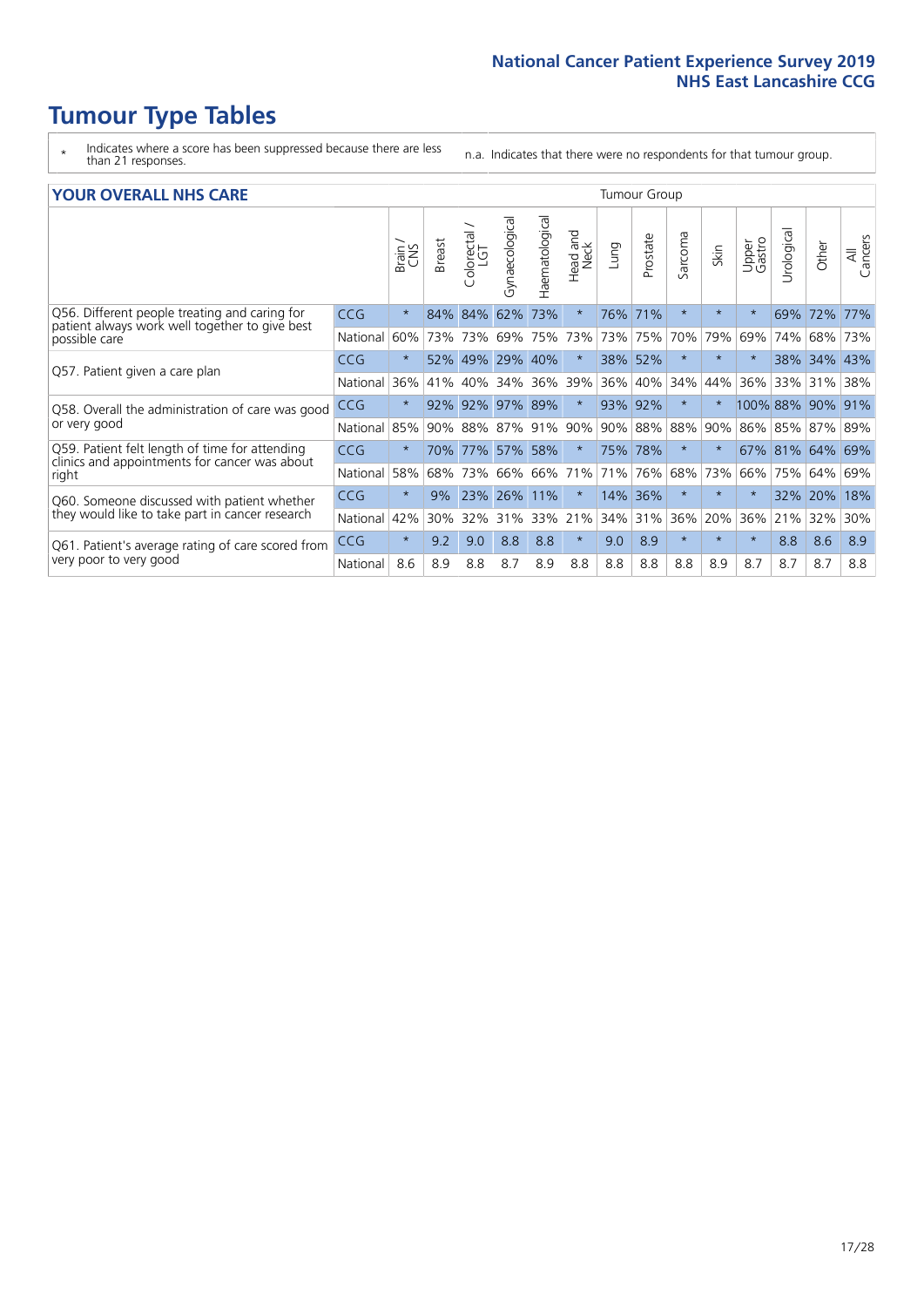### **Year on Year Charts**





#### **DIAGNOSTIC TESTS**





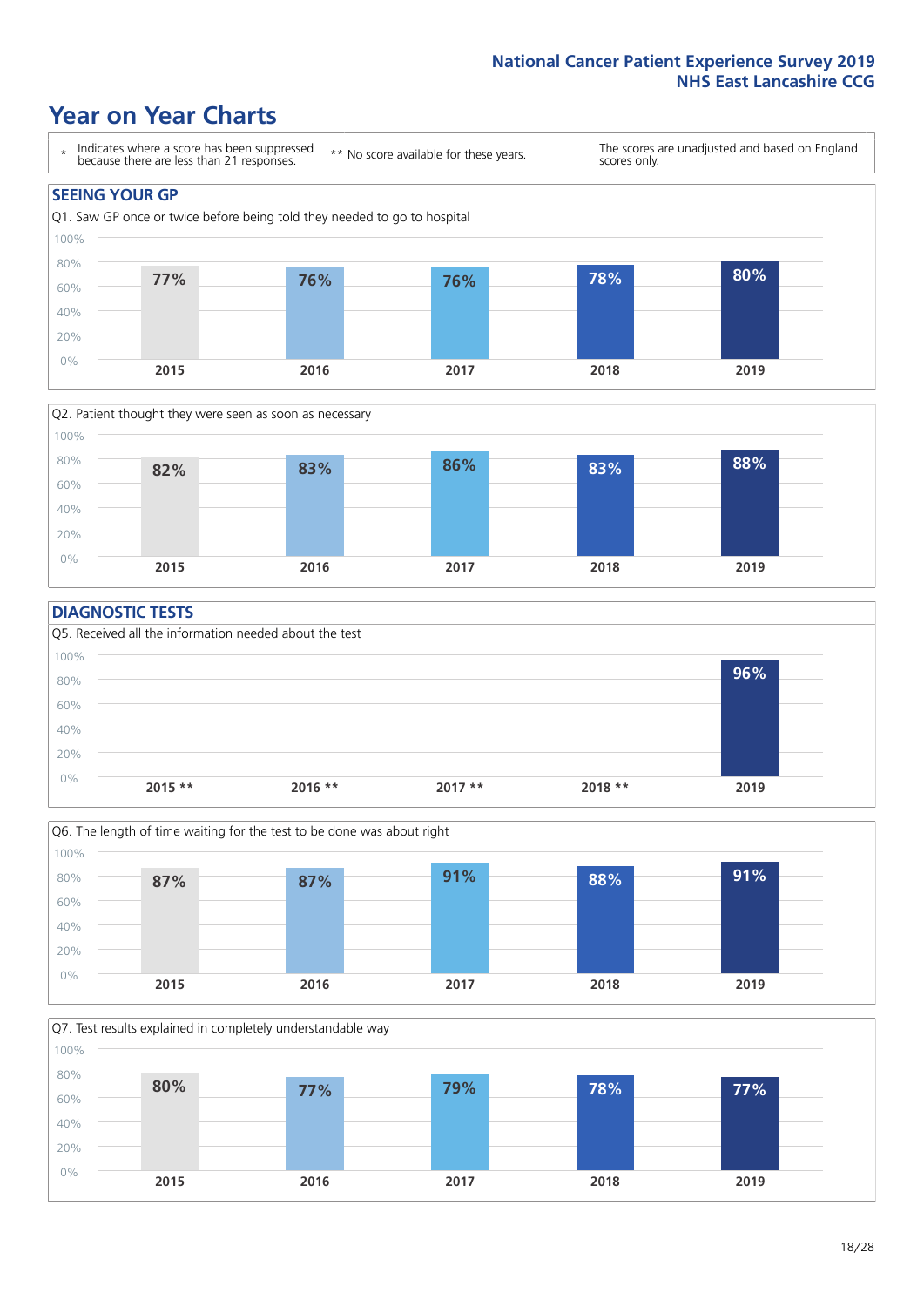







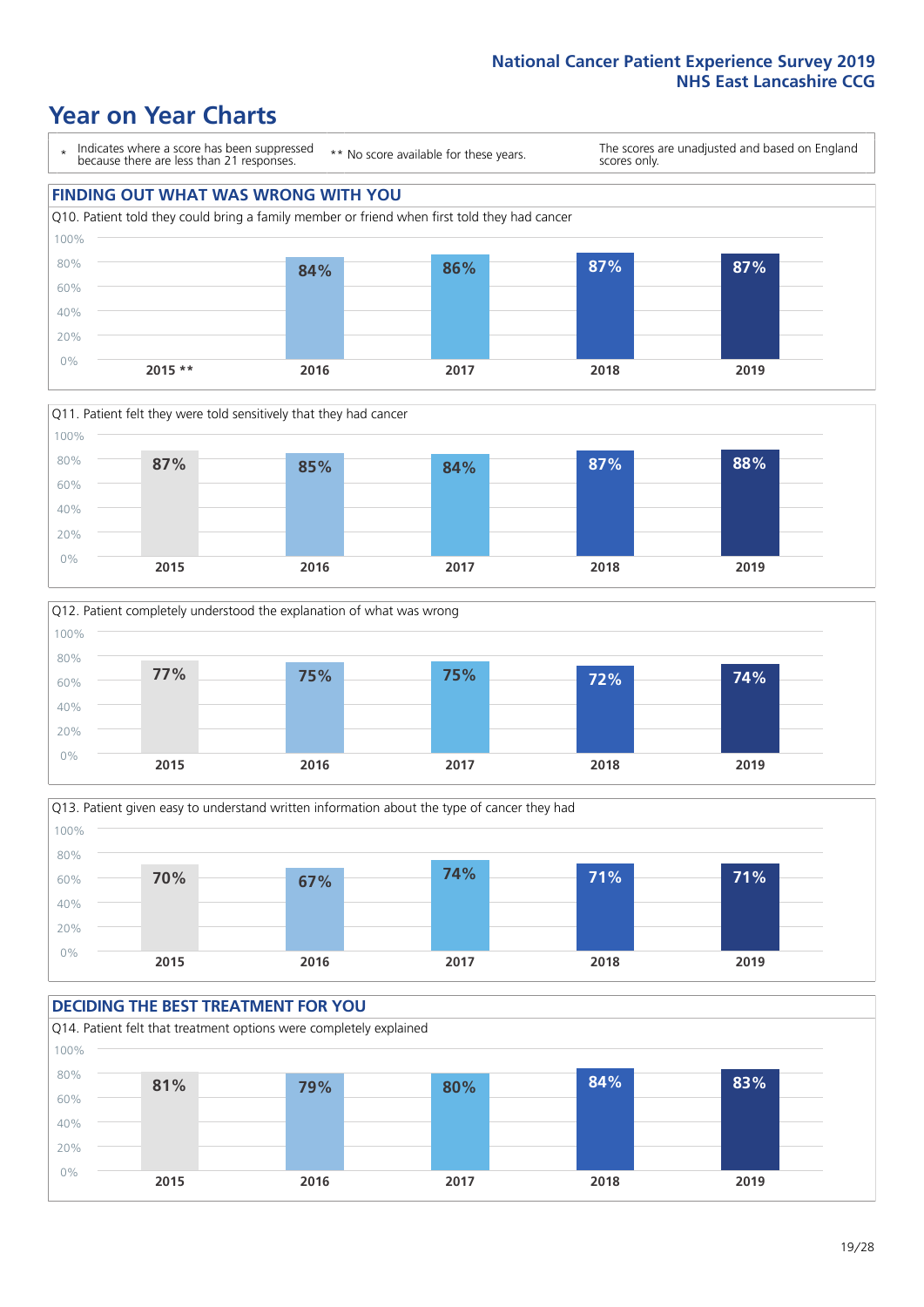





Q18. Patient definitely involved as much as they wanted in decisions about care and treatment  $0%$ 20% 40% 60% 80% 100% **2015 \*\* 2016 \*\* 2017 \*\* 2018 \*\* 2019 79%**

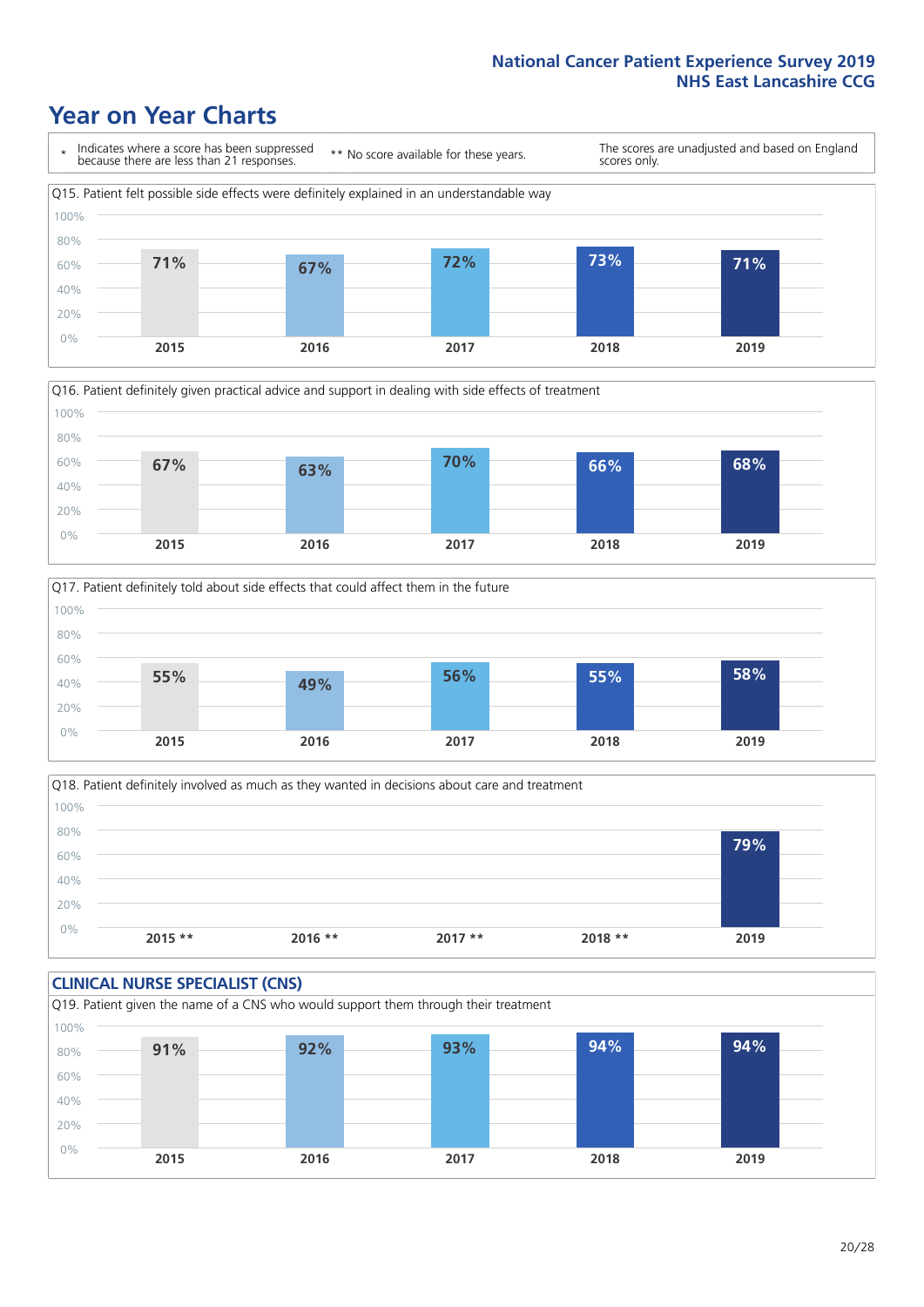









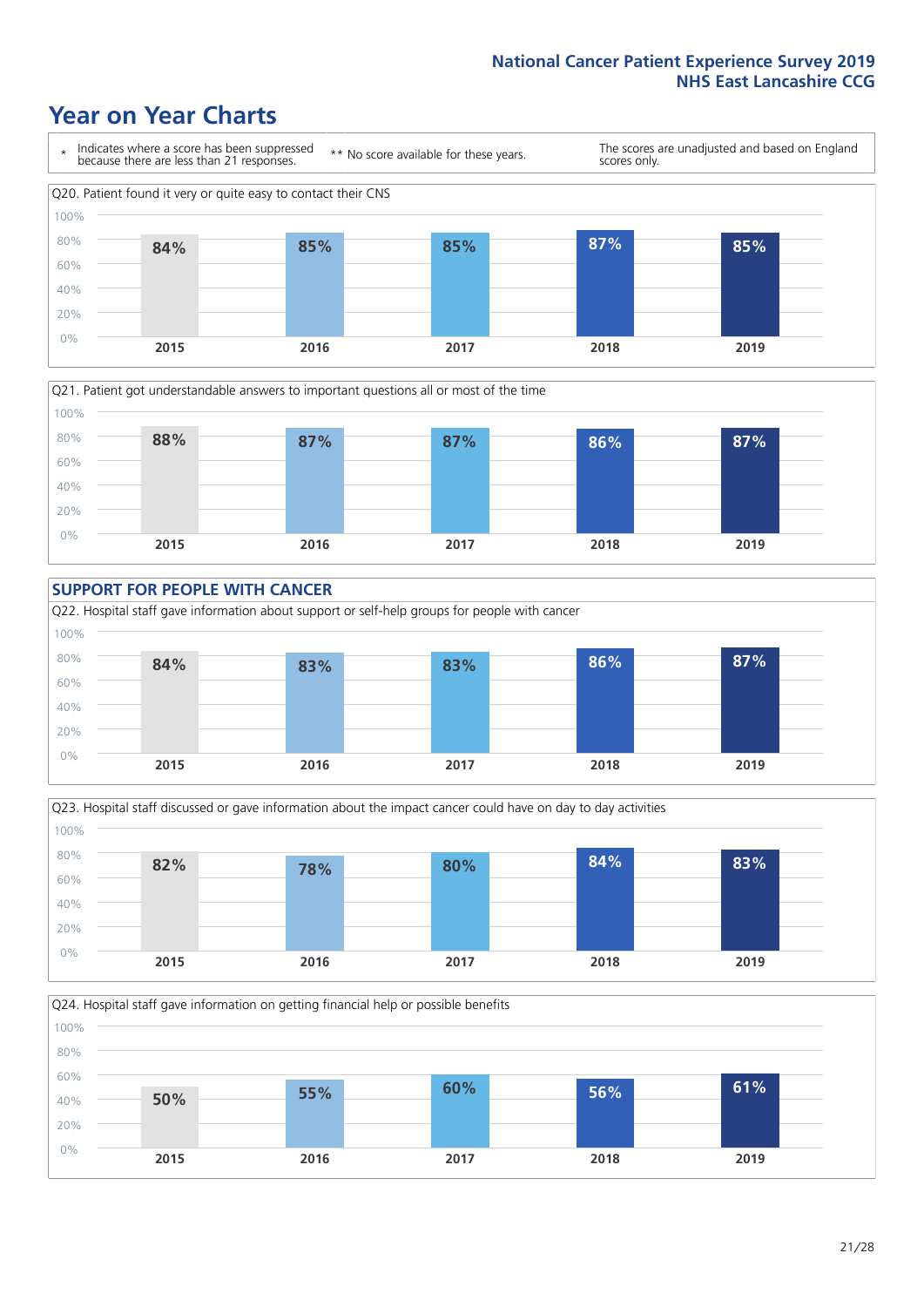### **Year on Year Charts**



#### **OPERATIONS**





### **HOSPITAL CARE AS AN INPATIENT** Q30. Hospital staff didn't talk in front of patient as if patient wasn't there 0% 20% 40% 60% 80% 100% **2015 \*\* 2016 \*\* 2017 \*\* 2018 \*\* 2019 84%**

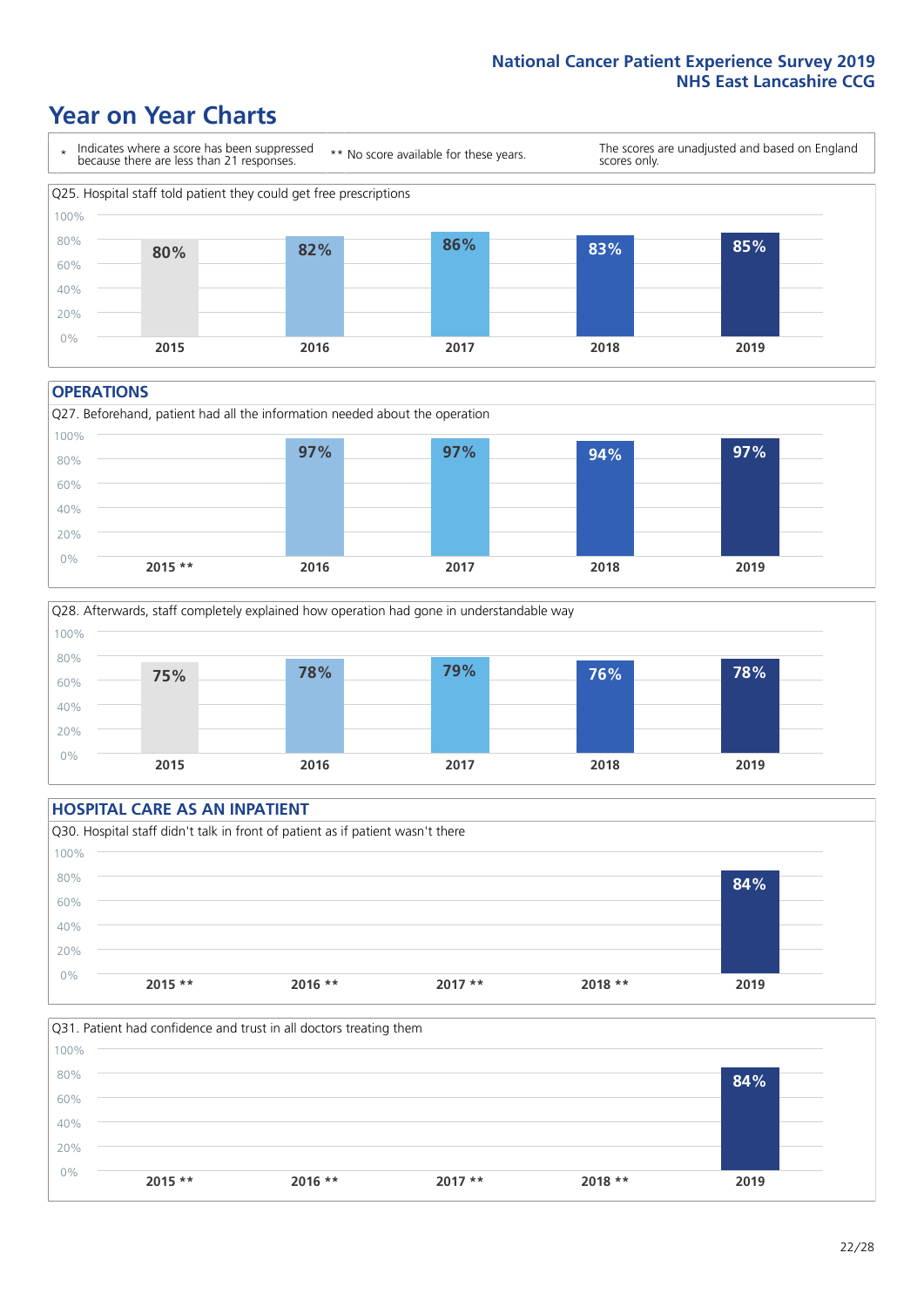







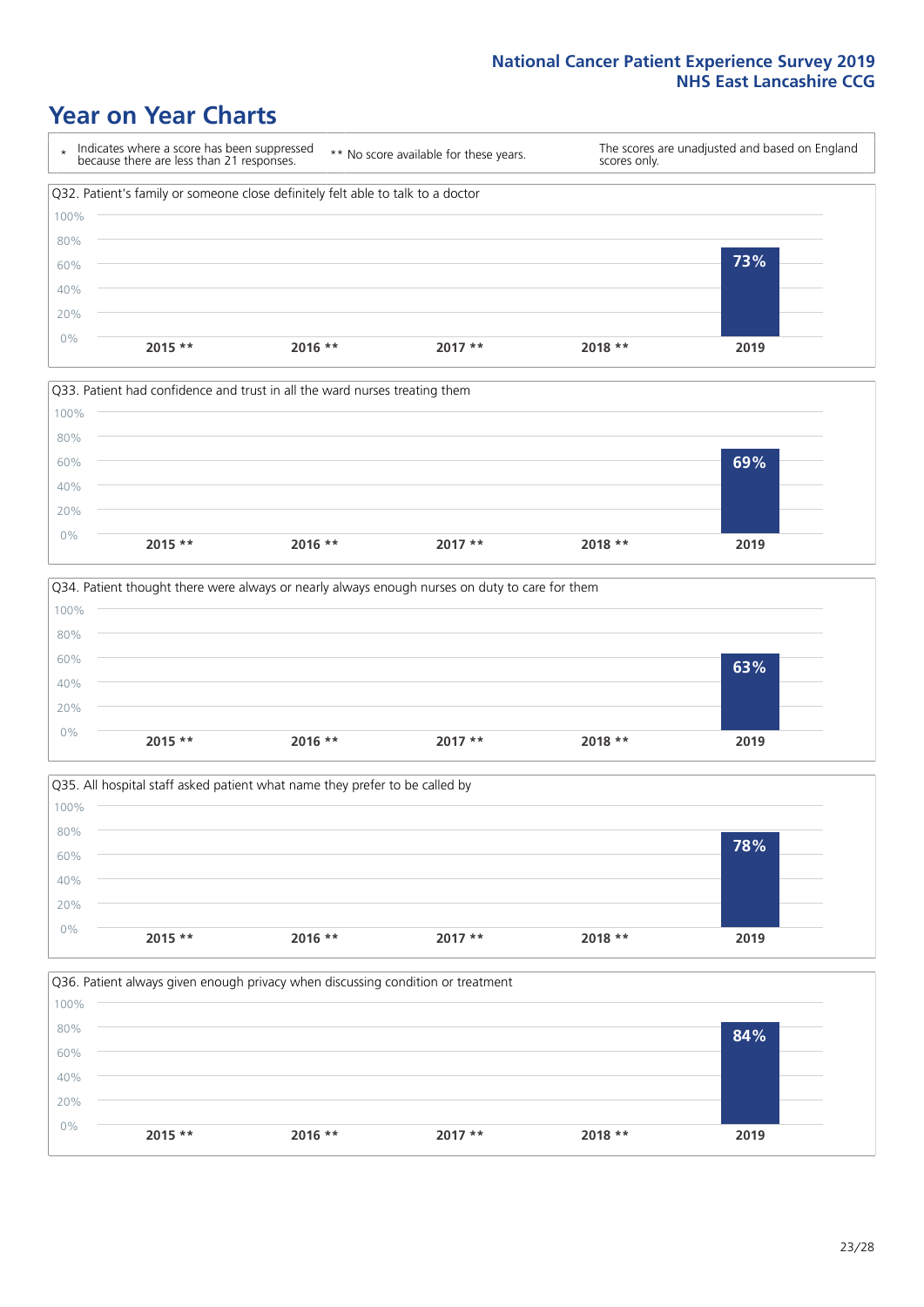### **Year on Year Charts**

\* Indicates where a score has been suppressed because there are less than 21 responses. \*\* No score available for these years. The scores are unadjusted and based on England scores only. Q37. Patient definitely found hospital staff to discuss worries or fears during their inpatient visit 0% 20% 40% 60% 80% 100% **2015 \*\* 2016 \*\* 2017 \*\* 2018 \*\* 2019 51%**







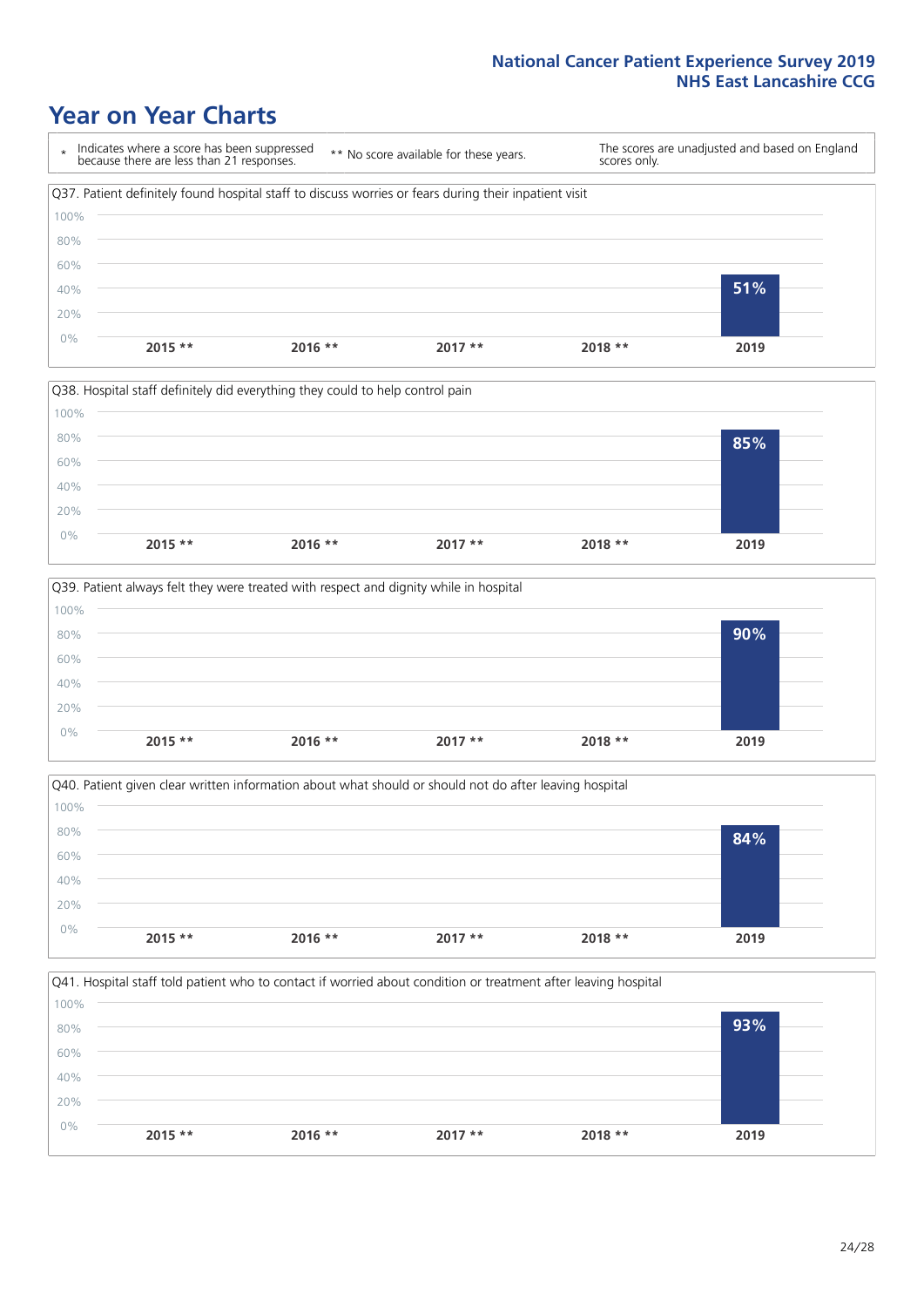### **Year on Year Charts**

\* Indicates where a score has been suppressed because there are less than 21 responses.

\*\* No score available for these years.

The scores are unadjusted and based on England scores only.

#### **HOSPITAL CARE AS A DAY PATIENT / OUTPATIENT**









Q49. Beforehand patient completely had all information needed about chemotherapy treatment 0% 20% 40% 60% 80% 100% **2015 2016 2017 2018 2019 84% 78% 79% 84% 88%**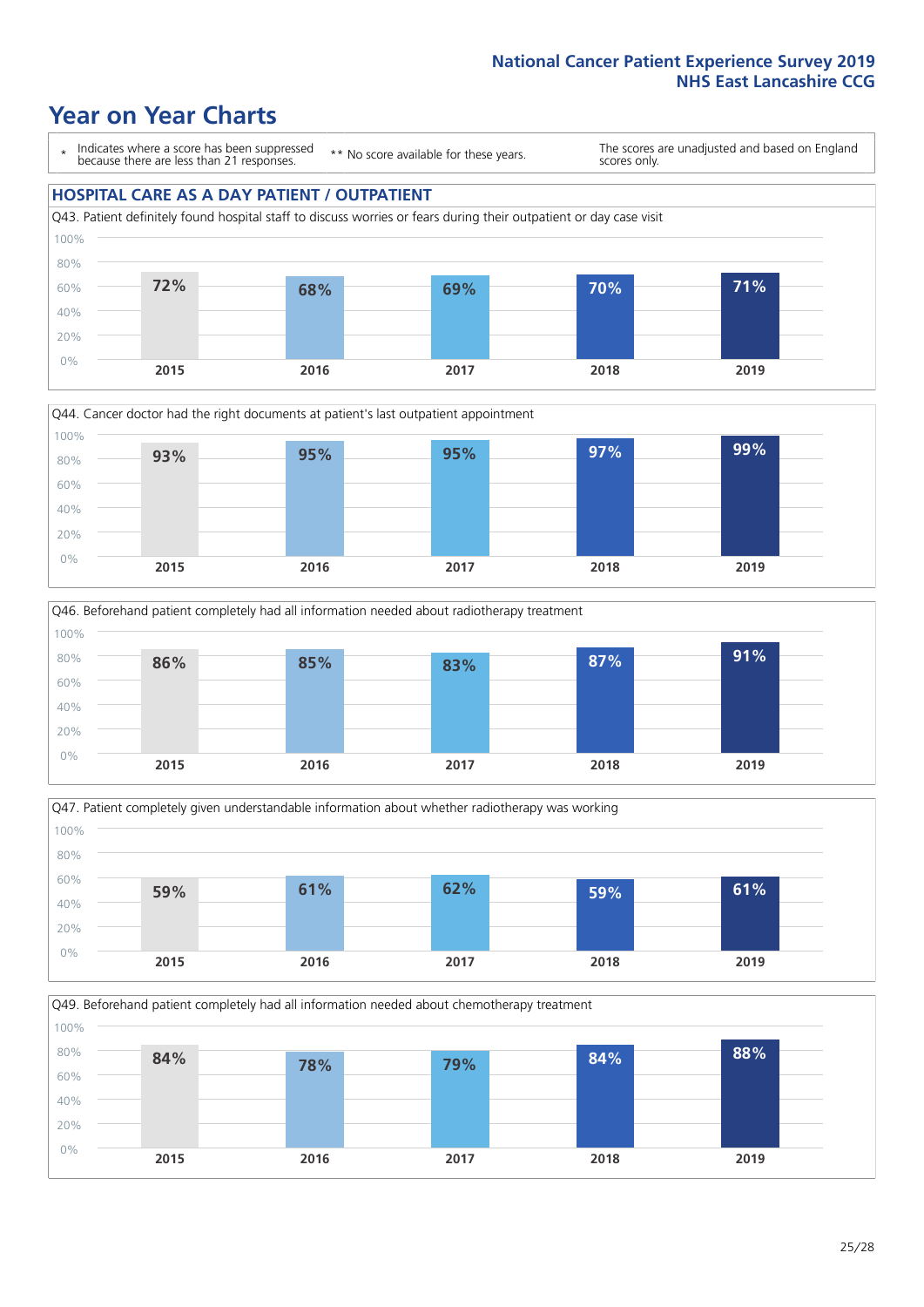### **Year on Year Charts**

\* Indicates where a score has been suppressed because there are less than 21 responses. \*\* No score available for these years. The scores are unadjusted and based on England scores only. Q50. Patient given enough information about whether chemotherapy was working in a completely understandable way 0% 20% 40% 60% 80% 100% **2015 2016 2017 2018 2019 69% 64% 62% 65% 64%**

#### **HOME CARE AND SUPPORT**







#### **CARE FROM YOUR GENERAL PRACTICE** Q54. GP given enough information about patient's condition and treatment 0% 20% 40% 60% 80% 100% **2015 2016 2017 2018 2019 96% 94% 95% 95% 97%**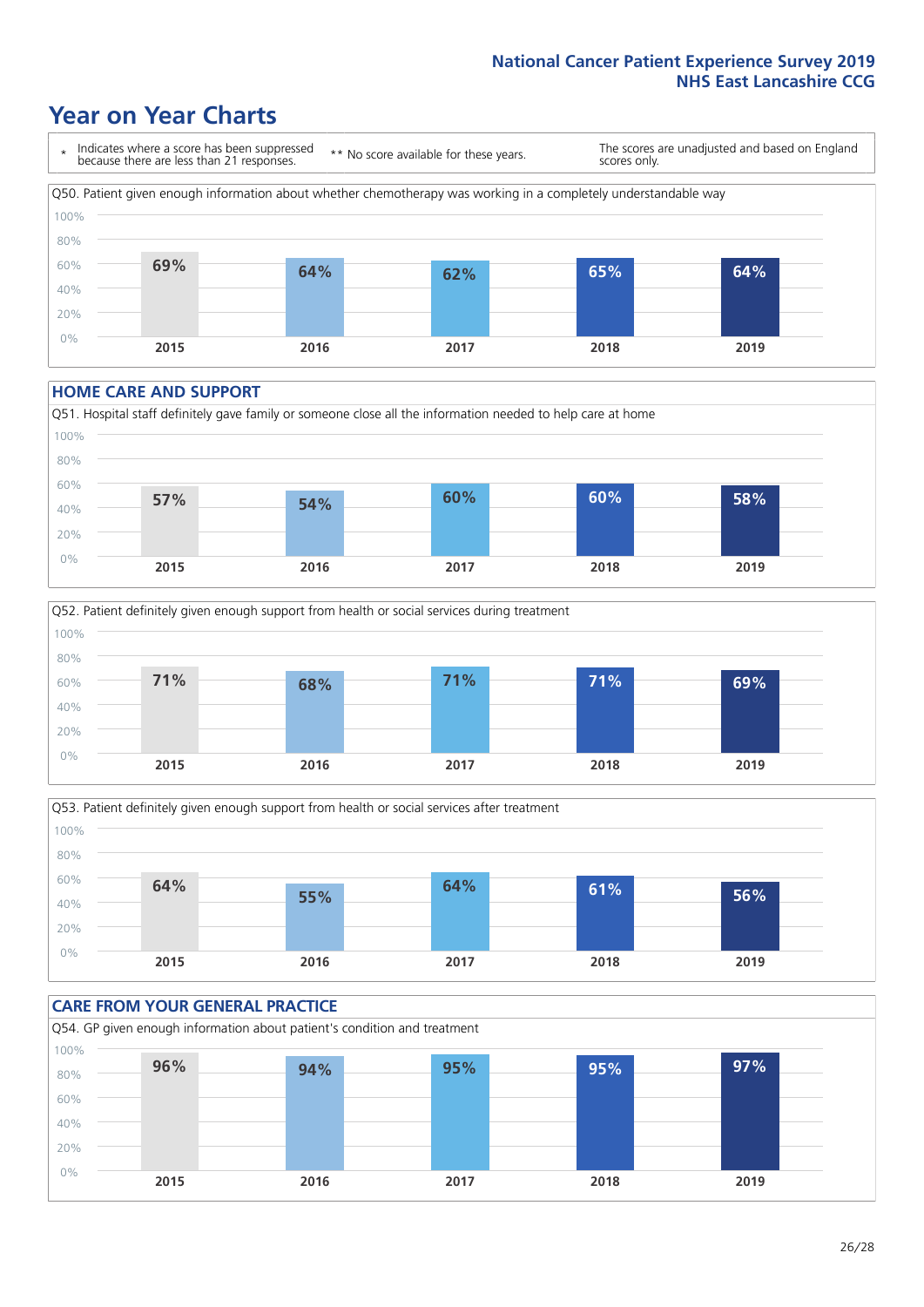### **Year on Year Charts**

\* Indicates where a score has been suppressed because there are less than 21 responses.

\*\* No score available for these years.

The scores are unadjusted and based on England scores only.



#### **YOUR OVERALL NHS CARE**







Q59. Patient felt length of time for attending clinics and appointments for cancer was about right 100%